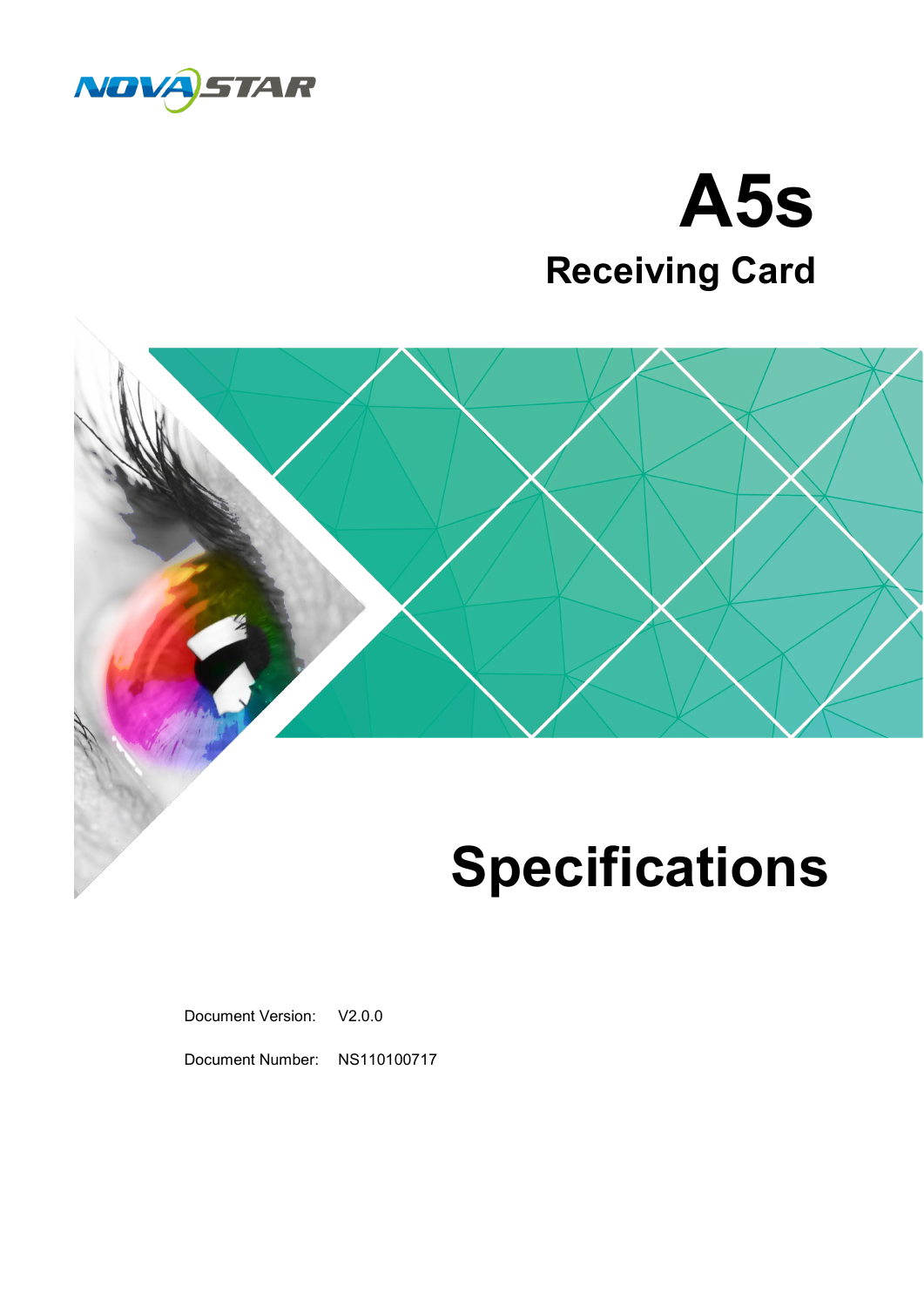#### **Copyright © 2019 Xi'an NovaStar Tech Co., Ltd. All Rights Reserved.**

No part of this document may be copied, reproduced, extracted or transmitted in any form or by any means without the prior written consent of Xi'an NovaStar Tech Co., Ltd.

#### **Trademark**



#### **Statement**

You are welcome to use the product of Xi'an NovaStar Tech Co., Ltd. (hereinafter referred to as NovaStar). This document is intended to help you understand and use the product. For accuracy and reliability, NovaStar may make improvements and/or changes to this document at any time and without notice. If you experience any problems in use or have any suggestions, please contact us via contact info given in document. We will do our best to solve any issues, as well as evaluate and implement any suggestions.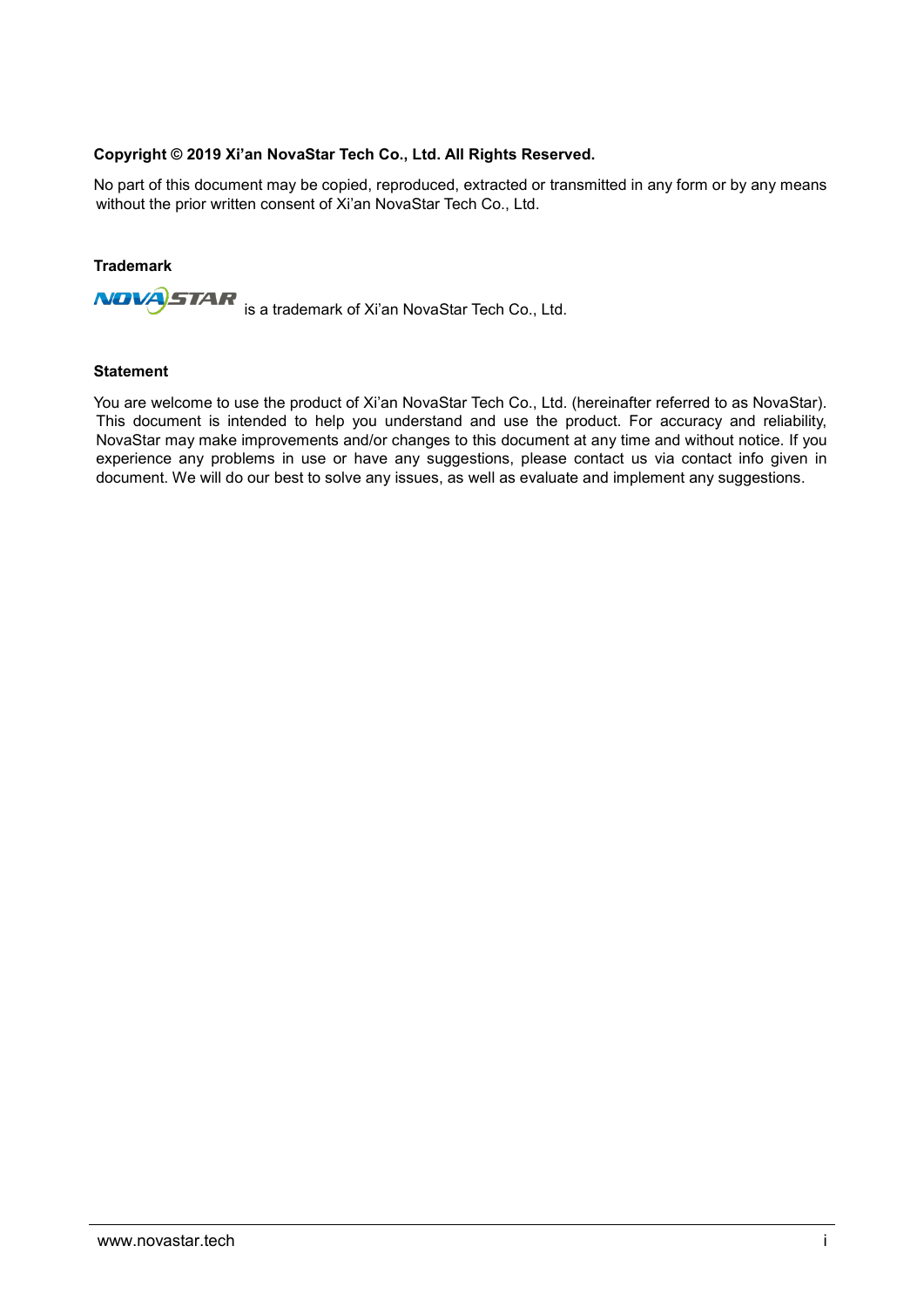## **Change History**

<span id="page-2-0"></span>

| Document<br>Version | Firmware<br>Version | Release Date | Description                                                                                                                                |
|---------------------|---------------------|--------------|--------------------------------------------------------------------------------------------------------------------------------------------|
| V2.0.0              | V4.6.0              | 2019-03-15   | • New features                                                                                                                             |
|                     |                     |              | Extension of 128 serial data<br>groups                                                                                                     |
|                     |                     |              | Individual Gamma<br>adjustment for RGB                                                                                                     |
|                     |                     |              | Bit error detection                                                                                                                        |
|                     |                     |              | • Optimization                                                                                                                             |
|                     |                     |              | Module scan up to 1/64 scan                                                                                                                |
|                     |                     |              | Cabinet LCD backlight<br>control and run time reset                                                                                        |
| V1.2.0              | V4.5.0              | 2018-08-10   | Optimized the quick seam<br>correction function.                                                                                           |
| V1.1.0              | N/A                 | 2018-01-25   | Added the following functions:<br>• LVDS transmission (Supported<br>by dedicated firmware program).<br>• Image rotation in 90° increments. |
| V1.0.1              | N/A                 | 2017-07-27   | Optimized the data interface<br>information.                                                                                               |
| V1.0.0              | N/A                 | 2016-10-25   | First release                                                                                                                              |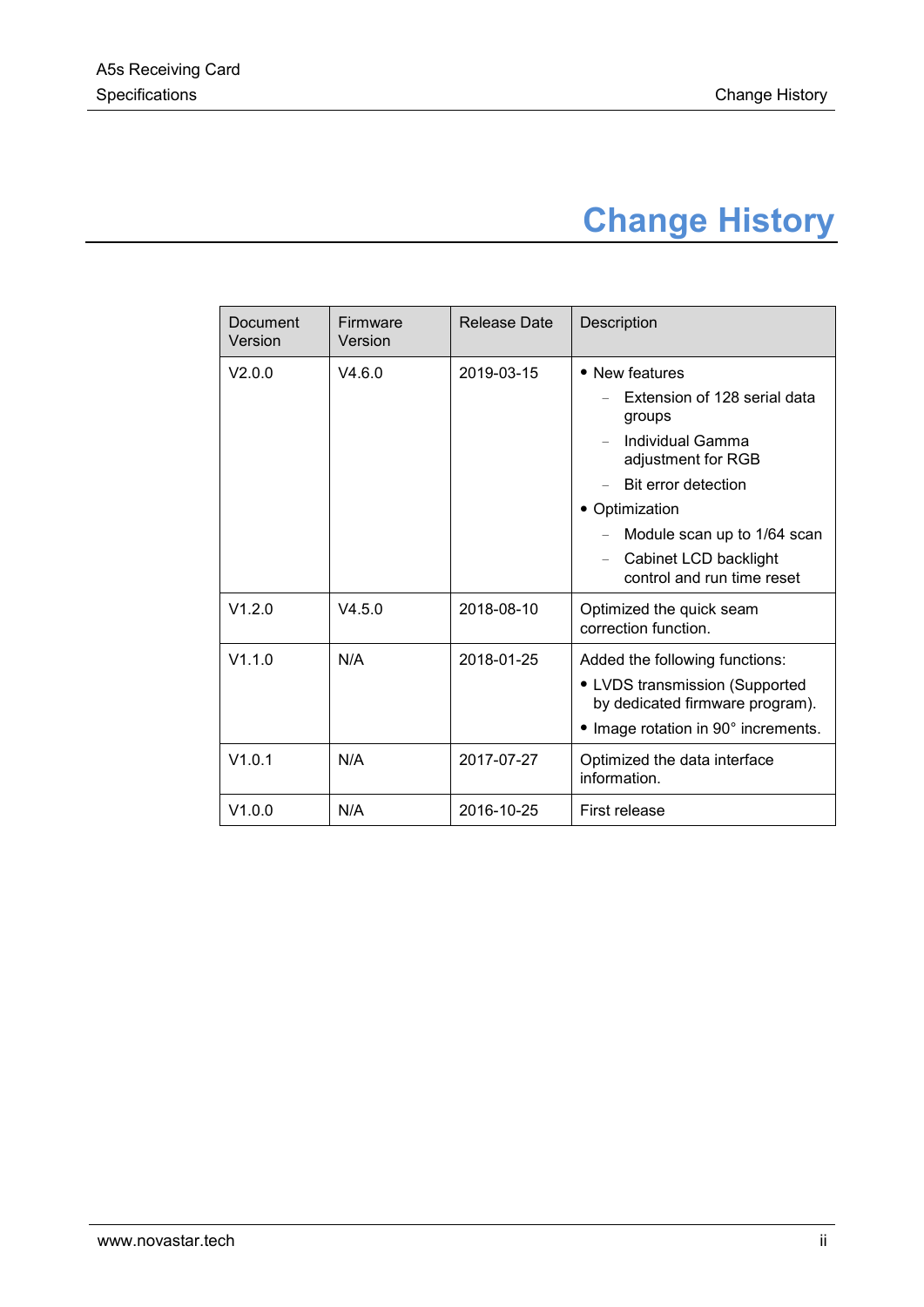## **Contents**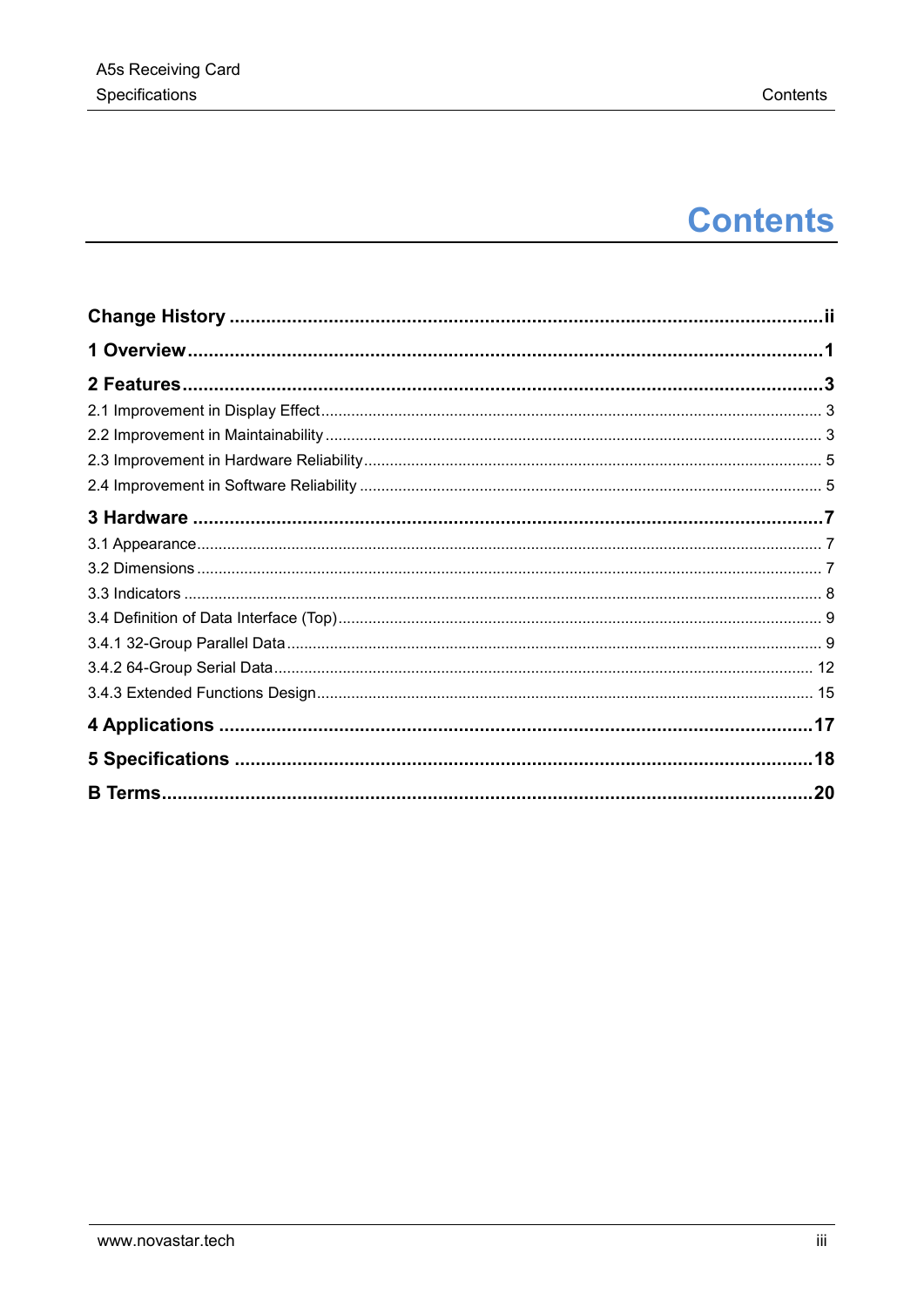

<span id="page-4-0"></span>A5s is a high-end receiving card developed by NovaStar, featuring small size and large loading capacity with a single card loading up to 320×256 pixels (8 bit)/256×256 (10-bit/12-bit). It supports up to 32 parallel data groups and 128 serial data groups.

A5s supports pixel level brightness and chroma calibration by working with NovaLCT and NovaCLB to realize calibration on each pixel. It can effectively remove color difference and greatly improve LED display image consistency, presenting smoother images to users. In addition, it also supports image rotation in 90° increments, creating richer images and improving visual experiences.

Software and hardware designs of the A5s concern the user deployment as well as operating and maintenance scenarios, enabling easier deployment, more stable operating and more efficient maintenance.

#### Advanced Hardware Design

- The small-size hardware design saves cabinet space and is suitable for a variety of application scenarios.
- Use high-density connector which is resistant to dust and vibration and features high stability and high reliability.
- Assembly network transformer features simple design and improved magnetic compatibility.

#### Useful Software Design

- Support for up to 1/64 scan.
- Support for extension of 128 serial data groups.
- Support for the following functions by working with NovaLCT (V5.2.0 or later):
	- − Random order scanning
	- Lighting modules with extracting channels
	- − Individual Gamma adjustment for RGB
	- Bit error detection
- Support for LVDS transmission (Supported by dedicated firmware program).
- Support for smart module (Supported by dedicated firmware program).
- Support for quick seam correction.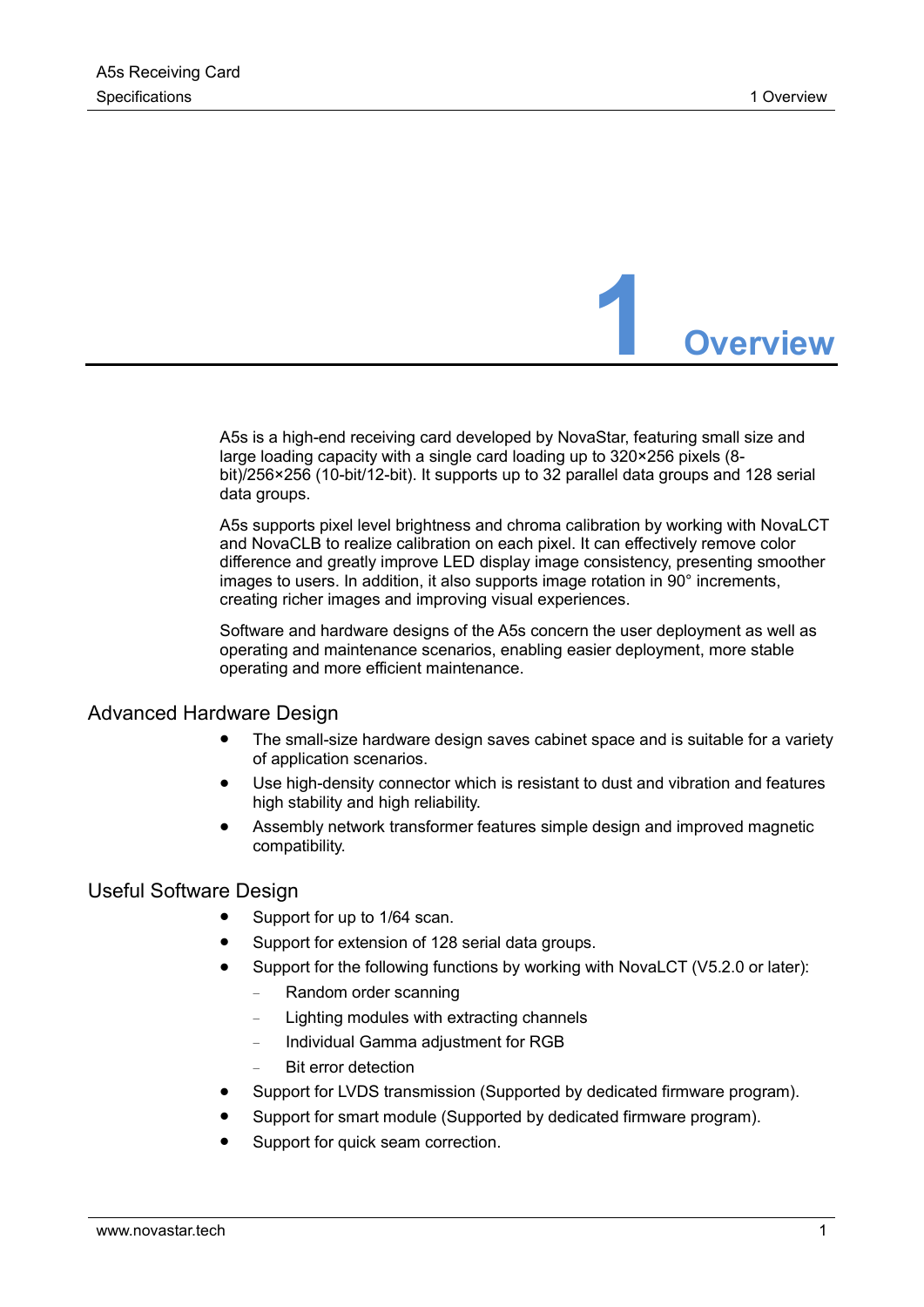- Support for 3D function.
- Support for auto module calibration.
- Support for Mapping function.
- Support for pre-stored image setting of the receiving card.
- Support for module Flash management.
- Supports monitoring voltage and temperature of itself without using other peripherals.
- Support for monitoring of Ethernet cable communication status.
- Support for 5-pin LCD module.
- Support for image rotation in 90° increments.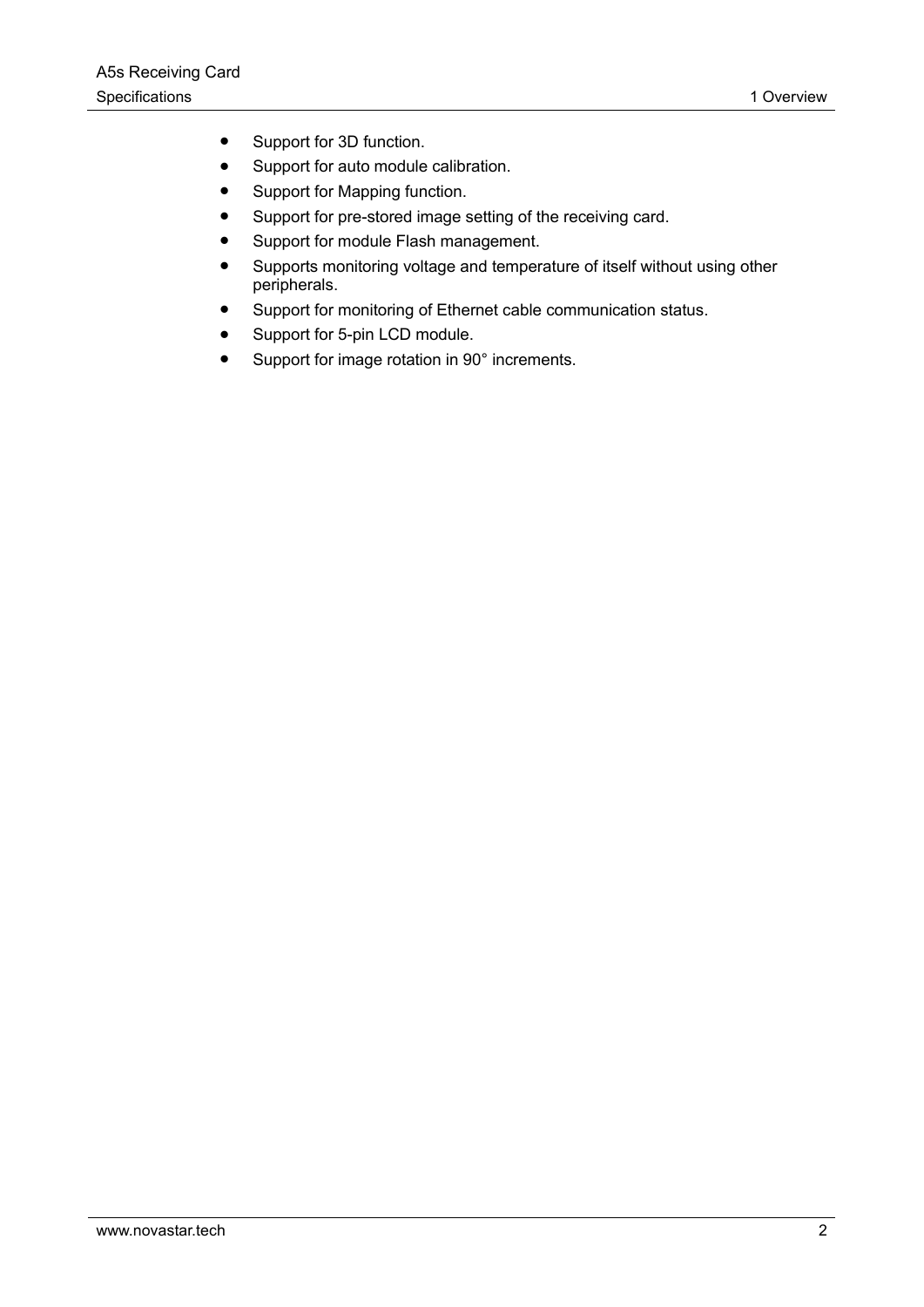

## <span id="page-6-1"></span><span id="page-6-0"></span>2.1 Improvement in Display Effect

| Features                                                                                             | Description                                                                                                                                                                                                                                                                                                                                        |
|------------------------------------------------------------------------------------------------------|----------------------------------------------------------------------------------------------------------------------------------------------------------------------------------------------------------------------------------------------------------------------------------------------------------------------------------------------------|
| Supports individual Gamma<br>adjustment for RGB                                                      | A5s can work with the independent controllers and<br>NovaLCT (V5.2.0 or later) which support individual<br>Gamma adjustment for RGB to effectively control<br>problems such as image non-uniformity under low<br>grayscale and white balance offset by adjusting<br>red Gamma, green Gamma and blue Gamma<br>respectively, making image more real. |
| Supports pixel level<br>brightness and chroma<br>calibration                                         | Working with NovaLCT and NovaCLB, A5s<br>supports brightness and chroma calibration on<br>each pixel.                                                                                                                                                                                                                                              |
| Supports image rotation in<br>$90^\circ$ increments<br>(Calibration not supported<br>after rotation) | On NovaLCT, the image on the screen can be set<br>to rotate in the multiples of 90° (0°, 90°, 180°, and<br>$270^{\circ}$ ).                                                                                                                                                                                                                        |
| Supports quick seam<br>correction                                                                    | Working with NovaLCT, A5s supports quick<br>adjustment of bright and dark lines, which can<br>remove the seams between modules and between<br>cabinets.                                                                                                                                                                                            |
| Supports 3D function                                                                                 | On NovaLCT or operation panel of controllers<br>which support 3D function, you can enable 3D<br>function and set the 3D parameters to make the<br>LED screen display 3D effects.                                                                                                                                                                   |

## <span id="page-6-2"></span>2.2 Improvement in Maintainability

| Features                  | Description                                         |
|---------------------------|-----------------------------------------------------|
| Supports the smart module | The smart module is composed of Flash and MCU.      |
| Supported by dedicated    | Flash can store calibration coefficients and module |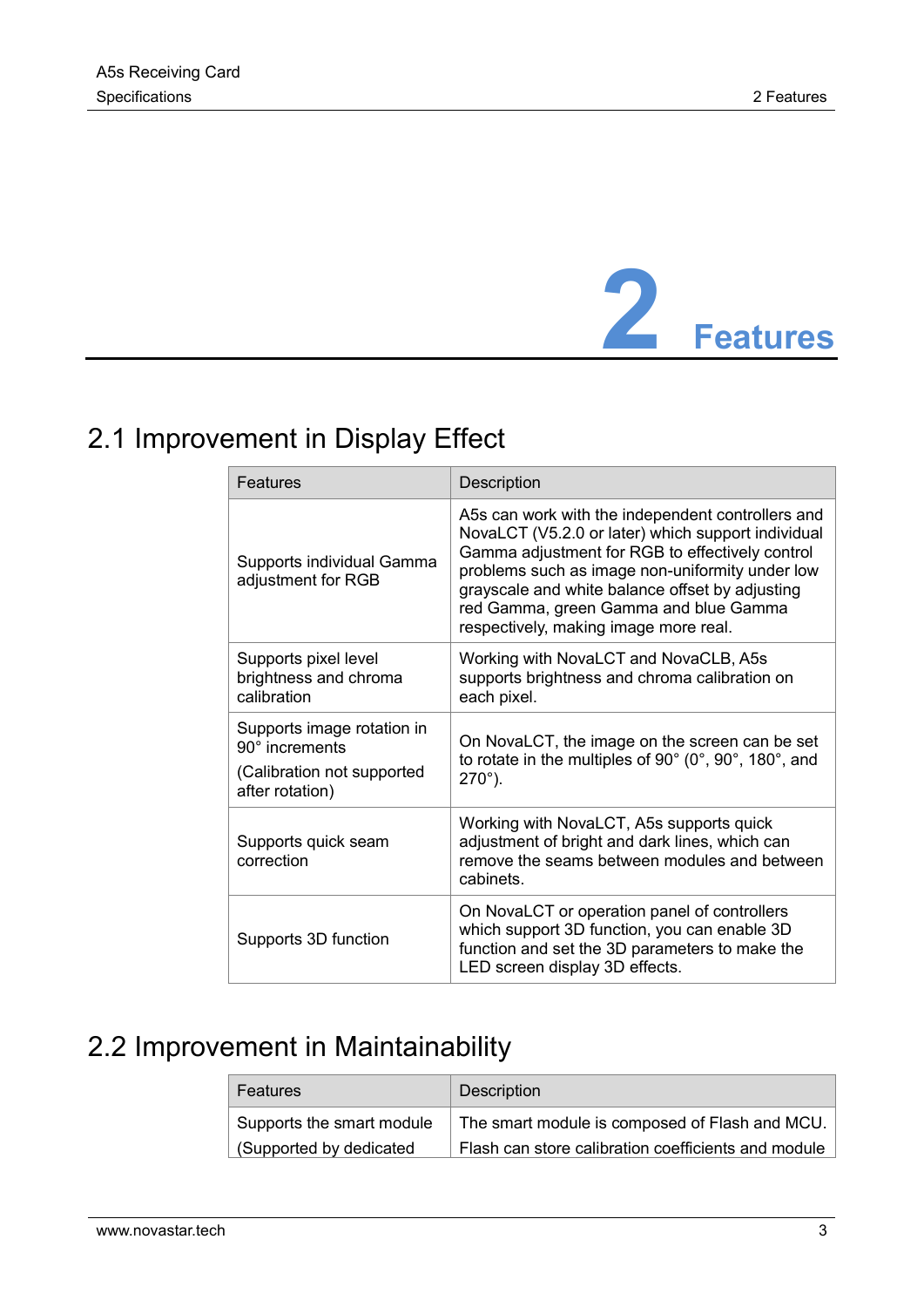| Features                                                                             | Description                                                                                                                                                                                                                                                                                                                                                   |
|--------------------------------------------------------------------------------------|---------------------------------------------------------------------------------------------------------------------------------------------------------------------------------------------------------------------------------------------------------------------------------------------------------------------------------------------------------------|
| firmware program)                                                                    | information. MCU can communicate with the<br>receiving card to realize monitoring over<br>temperature, voltage and wiring communication<br>status for the module. Working with the driver chip,<br>A5s supports open circuit detection on LED.                                                                                                                |
|                                                                                      | The smart module can make monitoring unit<br>smaller, requiring no independent monitoring card<br>and saving cabinet space.                                                                                                                                                                                                                                   |
| <b>Supports LVDS</b><br>transmission<br>(Supported by dedicated<br>firmware program) | Low-voltage differential signaling (LVDS)<br>transmission is used, which reduces the number of<br>data cables that connect the receiving card's HUB<br>board to the module, increases the transmission<br>distance, improves the signal transmission quality,<br>enhances the electromagnetic compatibility (EMC),<br>and better stabilizes the image output. |
| Supports module auto<br>calibration                                                  | After the target module (with module flash) is<br>replaced, the receiving card, when powered on,<br>can automatically read the new module ID and<br>calibration coefficients which will be saved to the<br>receiving card.                                                                                                                                    |
| <b>Supports Mapping function</b>                                                     | Enable the Mapping function on NovaLCT, then<br>the target cabinet will display the cabinet number<br>and Ethernet port information, and the user can<br>easily get the receiving card's location and data<br>flow.                                                                                                                                           |
| Supports setting of images<br>pre-stored of the receiving<br>card                    | On NovaLCT, the specified images can be set as<br>the screen startup image and images used when<br>the Ethernet cable is disconnected or no video<br>source signal is available.                                                                                                                                                                              |
| Supports module Flash<br>management                                                  | On NovaLCT, lamp panel Flash can be managed.                                                                                                                                                                                                                                                                                                                  |
| Supports monitoring voltage<br>and temperature of itself                             | The voltage and temperature of the receiving card<br>itself can be monitored without using other<br>peripherals. The monitoring data can be checked<br>on NovaLCT.                                                                                                                                                                                            |
| Supports LCD module                                                                  | • Supports NovaStar's general 5-pin LCD module.<br>The LCD module is connected to the HUB board<br>to display temperature, voltage, single operating<br>time and total operating time of the receiving<br>card.                                                                                                                                               |
|                                                                                      | • Supports cabinet LCD backlight control by<br>working with NovaLCT (V5.2.0 or later).                                                                                                                                                                                                                                                                        |
|                                                                                      | • Supports cabinet run time reset by working with<br>NovaLCT (V5.2.0 or later).                                                                                                                                                                                                                                                                               |
| Support one-click<br>application of calibration                                      | In the event of network outage, hold down the self-<br>test button to read the calibration coefficient in                                                                                                                                                                                                                                                     |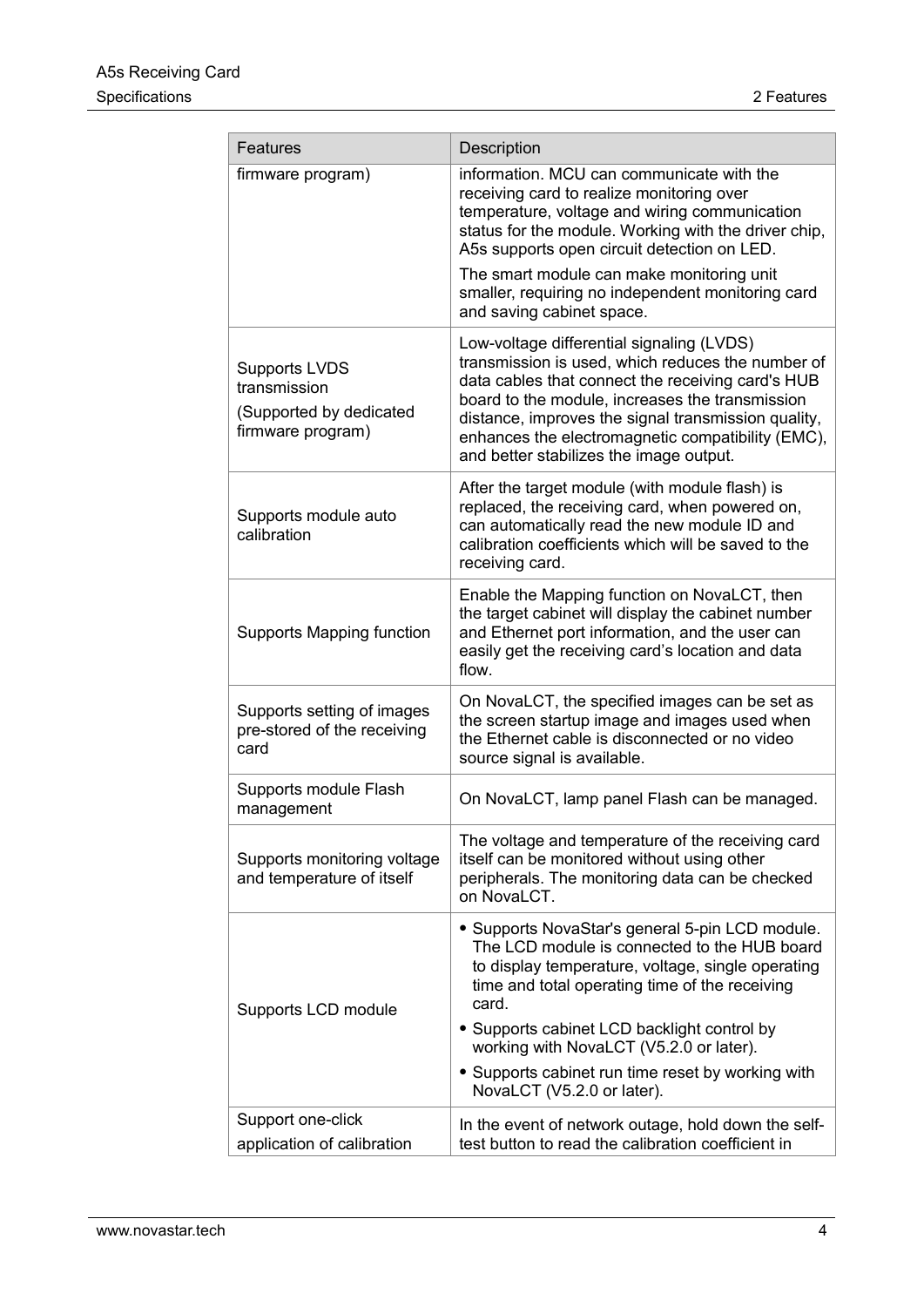| Features                    | Description                              |
|-----------------------------|------------------------------------------|
| coefficient in module Flash | module Flash back to the receiving card. |

## <span id="page-8-0"></span>2.3 Improvement in Hardware Reliability

| Features                                           | Description                                                                                                                                                                                                                                                                                             |  |
|----------------------------------------------------|---------------------------------------------------------------------------------------------------------------------------------------------------------------------------------------------------------------------------------------------------------------------------------------------------------|--|
| Supports dual-card backup<br>and status monitoring | • In the high-reliability environment, single HUB<br>board can be populated with two A5s receiving<br>cards. In case that the main receiving card fails,<br>the standby one will serve in a timely manner to<br>ensure normal operation of the display.                                                 |  |
|                                                    | • During dual-card backup, A5s can work with<br>NovaLCT (V5.2.0 or later) to monitor the working<br>statuses of the main card and backup card.                                                                                                                                                          |  |
| Supports dual-power<br>backup detection            | Two power supplies can be simultaneously<br>connected, and operating status of the power<br>supplies can be detected.                                                                                                                                                                                   |  |
| Supports loop backup                               | HUB's Ethernet port improves the reliability for the<br>serial connection of the receiving card through<br>main and standby redundant mechanism. Among<br>the main and standby serial connection lines, if<br>one fails, the other will begin to work to ensure the<br>normal operation of the display. |  |

## <span id="page-8-1"></span>2.4 Improvement in Software Reliability

| Features                                                                | Description                                                                                                                                                                              |
|-------------------------------------------------------------------------|------------------------------------------------------------------------------------------------------------------------------------------------------------------------------------------|
| Supports bit error detection                                            | A5s can work with NovaLCT (V5.2.0 or later) to<br>detect the packet loss of the transmission link<br>during communication between receiving cards.                                       |
| Supports readback of<br>firmware                                        | On NovaLCT, the firmware of the receiving card<br>can be read back and saved in the local PC.                                                                                            |
|                                                                         | Calibration coefficients can be saved in both the<br>factory area and application area at the same time.                                                                                 |
| Supports dual-backup and<br>restoring of the calibration                | $\bullet$ Calibration coefficients in the factory area are the<br>factory defaults.                                                                                                      |
| coefficient                                                             | • Users can save the calibration coefficients<br>configured by themselves in the user area and<br>can also restore the calibration coefficients in the<br>user area to factory defaults. |
| Supports backup and<br>readback of receiving card<br>configuration file | • On NovaLCT, the receiving card configuration<br>parameters can be backed up in the receiving<br>card.                                                                                  |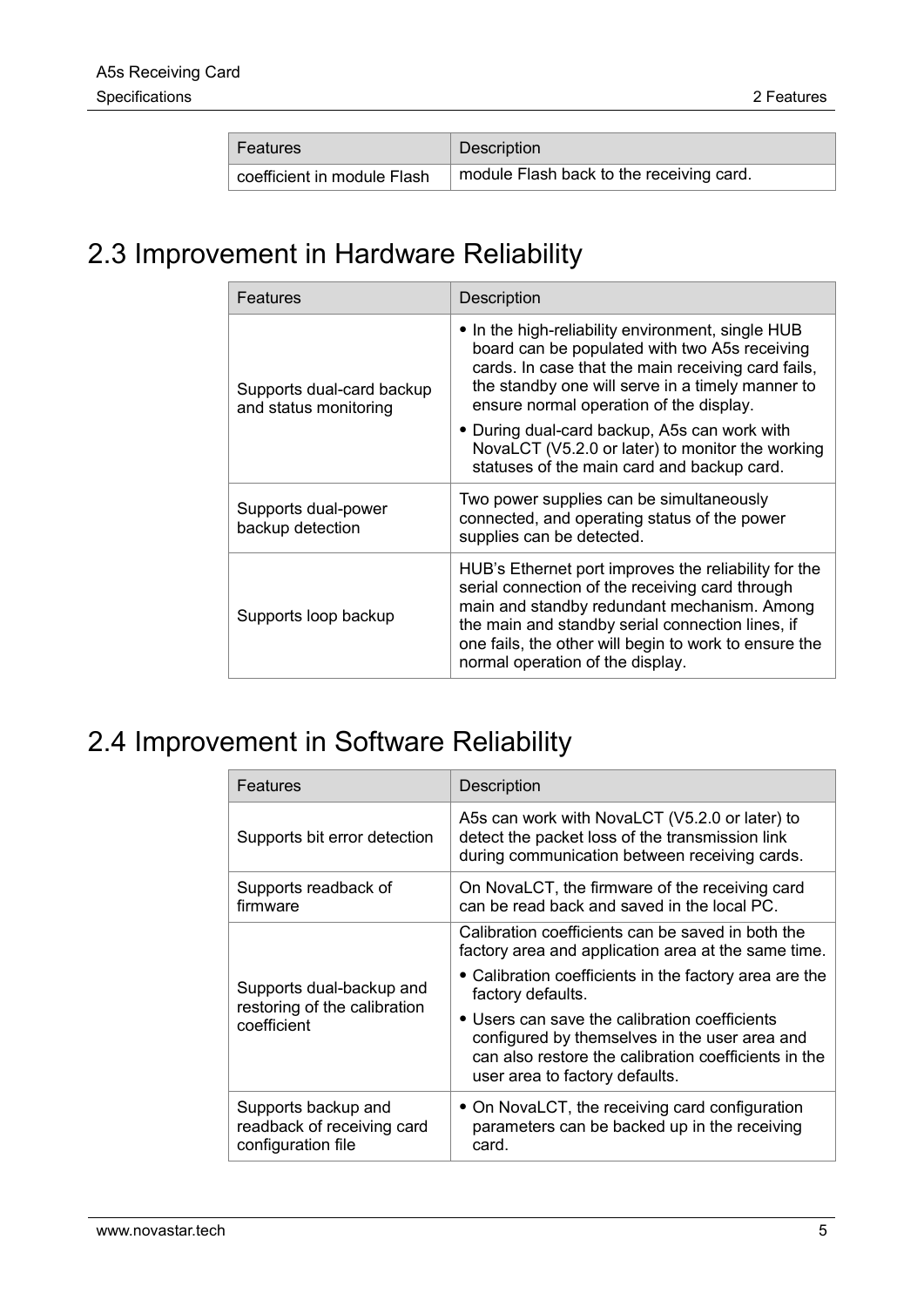| Features | Description                                                                    |
|----------|--------------------------------------------------------------------------------|
|          | • On NovaLCT, the receiving card configuration<br>parameters can be read back. |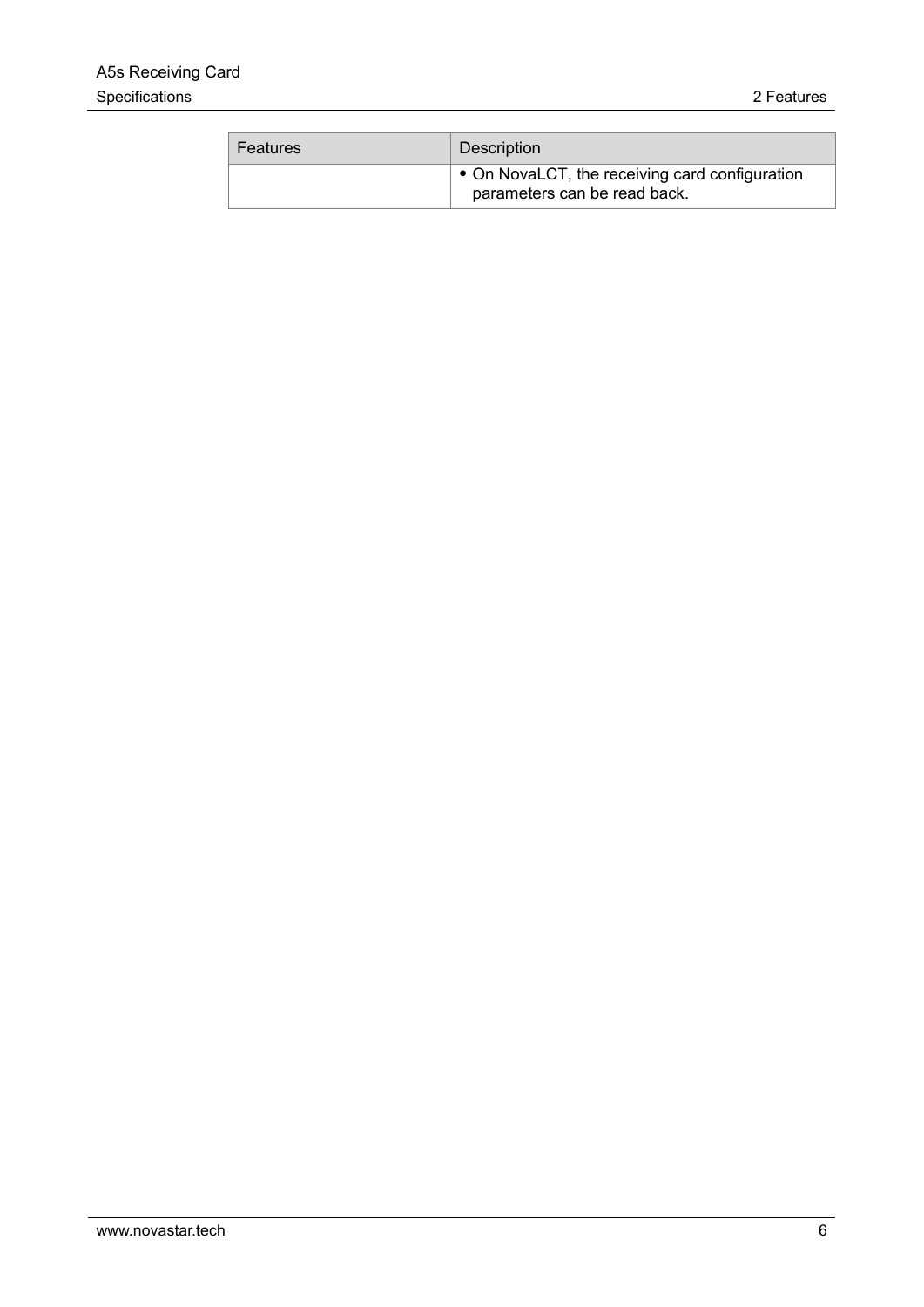# **3 Hardware**

## <span id="page-10-1"></span><span id="page-10-0"></span>3.1 Appearance



Product images provided in this file are for reference only, and the actual products shall prevail.

Models of the high-density receptacle and plug used by A5s are shown in [Table 3-1.](#page-10-3)

| Table 3-1 Model of high-density connector |  |
|-------------------------------------------|--|
|-------------------------------------------|--|

<span id="page-10-3"></span>

| l ype      | <b>Brand</b> | <b>Material Code</b> |
|------------|--------------|----------------------|
| Receptacle | Amphenol FCI | 10140609-121802LF    |
| PLUG       | Amphenol FCI | 10140607-121802LF    |

## <span id="page-10-2"></span>3.2 Dimensions

Board thickness is not greater than 2.0 mm, and the total thickness (board thickness + thickness of both front panel and back panel) is not greater than 7.5 mm.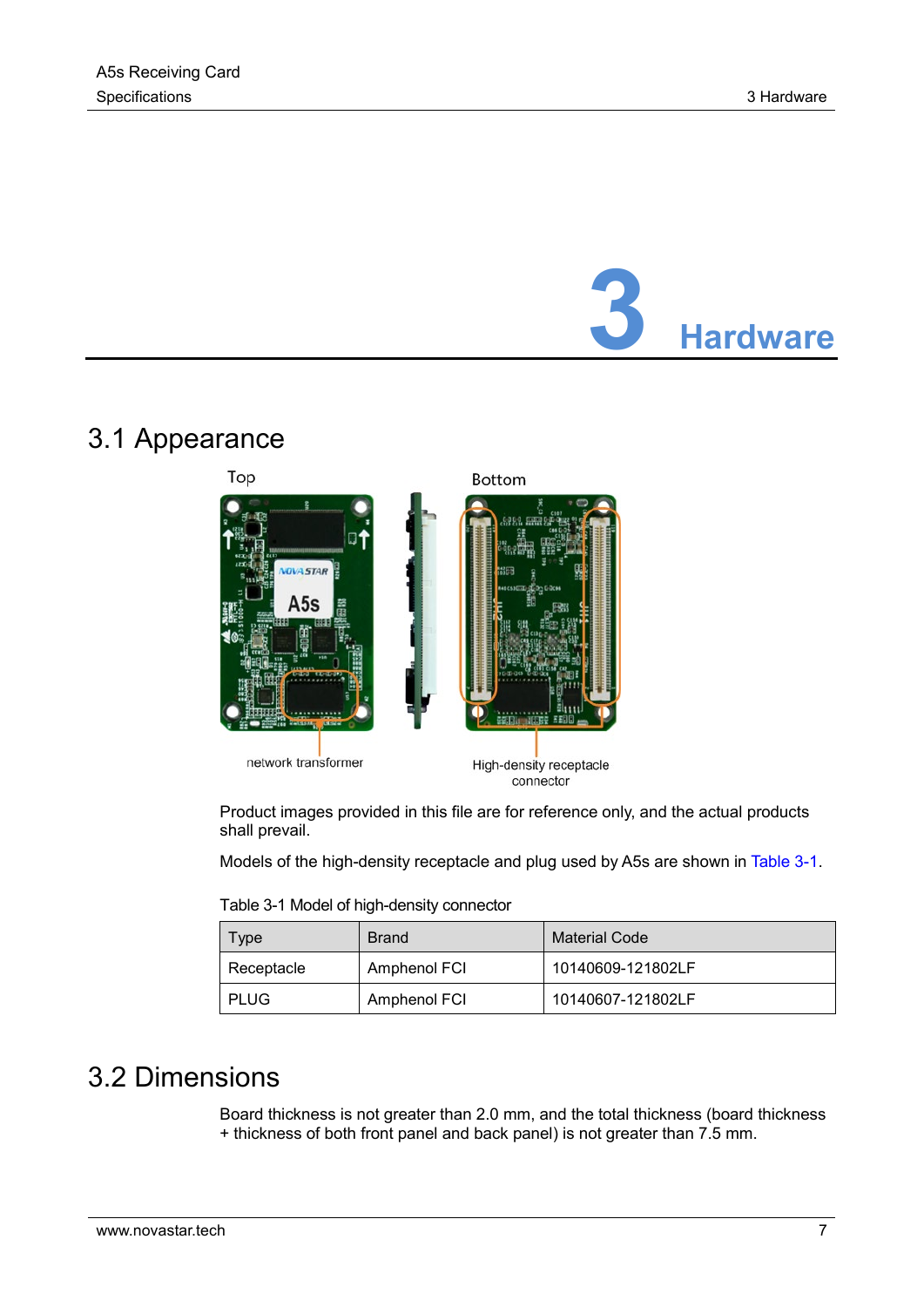Unit of the dimension chart is "mm". Ground connection is enabled for location hole (GND).



## <span id="page-11-0"></span>3.3 Indicators

| Indicator                             | <b>Status</b>                           | Description                                                                                                                            |
|---------------------------------------|-----------------------------------------|----------------------------------------------------------------------------------------------------------------------------------------|
| <b>Status</b><br>indicator<br>(green) | Flashing every other<br>$1s_{-}$        | The receiving card works normally, Ethernet<br>cable connection is normal, and video source<br>input is available.                     |
|                                       | Flashing every other<br>3s.             | The receiving card works normally, while the<br>Ethernet cable connection is abnormal.                                                 |
|                                       | Flashing for 3 times<br>every other 3s. | The receiving card works normally, Ethernet<br>cable connection is normal, while no video<br>source input is available.                |
|                                       | Flashing every other<br>$0.5s$ .        | If application area program loading fails in<br>normal operating state, the receiving card will<br>come to the backup operating state. |
|                                       | Flashing for 8 times<br>every other 1s. | The receiving card is in the Ethernet port<br>backup status and the backup is effective.                                               |
| Power<br>indicator<br>(red)           | Always on                               | It is always on after the power is on.                                                                                                 |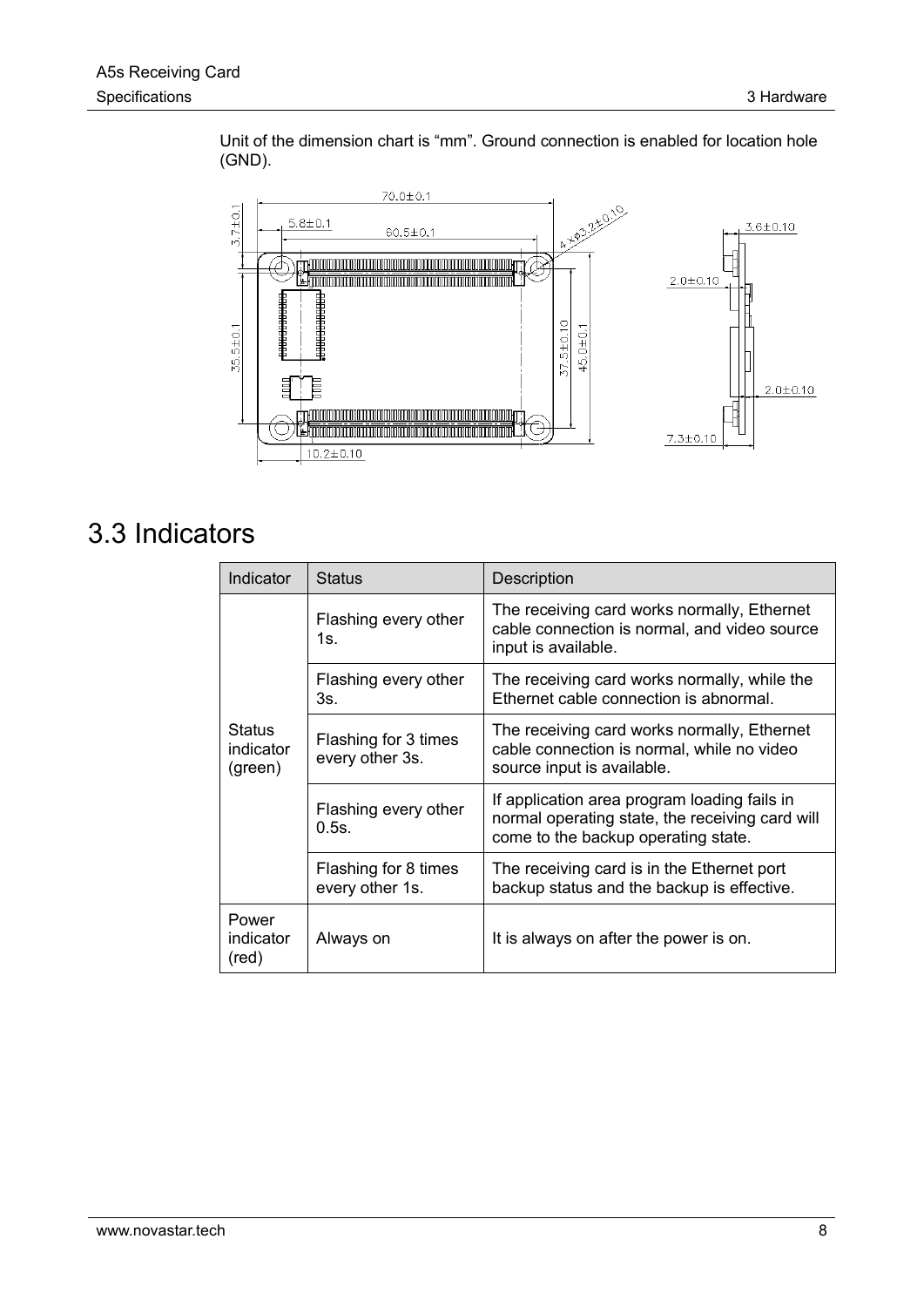## <span id="page-12-0"></span>3.4 Definition of Data Interface (Top)

### <span id="page-12-1"></span>3.4.1 32-Group Parallel Data



| JH1        |                                  |                   |    |    |            |  |
|------------|----------------------------------|-------------------|----|----|------------|--|
|            |                                  | <b>GND</b>        |    |    | <b>GND</b> |  |
|            | CS signal of LCD                 | EXT LCD CS        | 3  | 4  | <b>NC</b>  |  |
|            | RS signal of LCD                 | <b>EXT LCD RS</b> | 5  | 6  | <b>NC</b>  |  |
|            | Clock signal of LCD EXT LCD SCL  |                   |    | 8  | <b>NC</b>  |  |
| <b>LCD</b> | Data signal of LCD   EXT LCD SDA |                   | 9  | 10 | <b>NC</b>  |  |
|            | Backlight signal 1 of<br>LCD     | EXT LCD BL0       | 11 | 12 | <b>NC</b>  |  |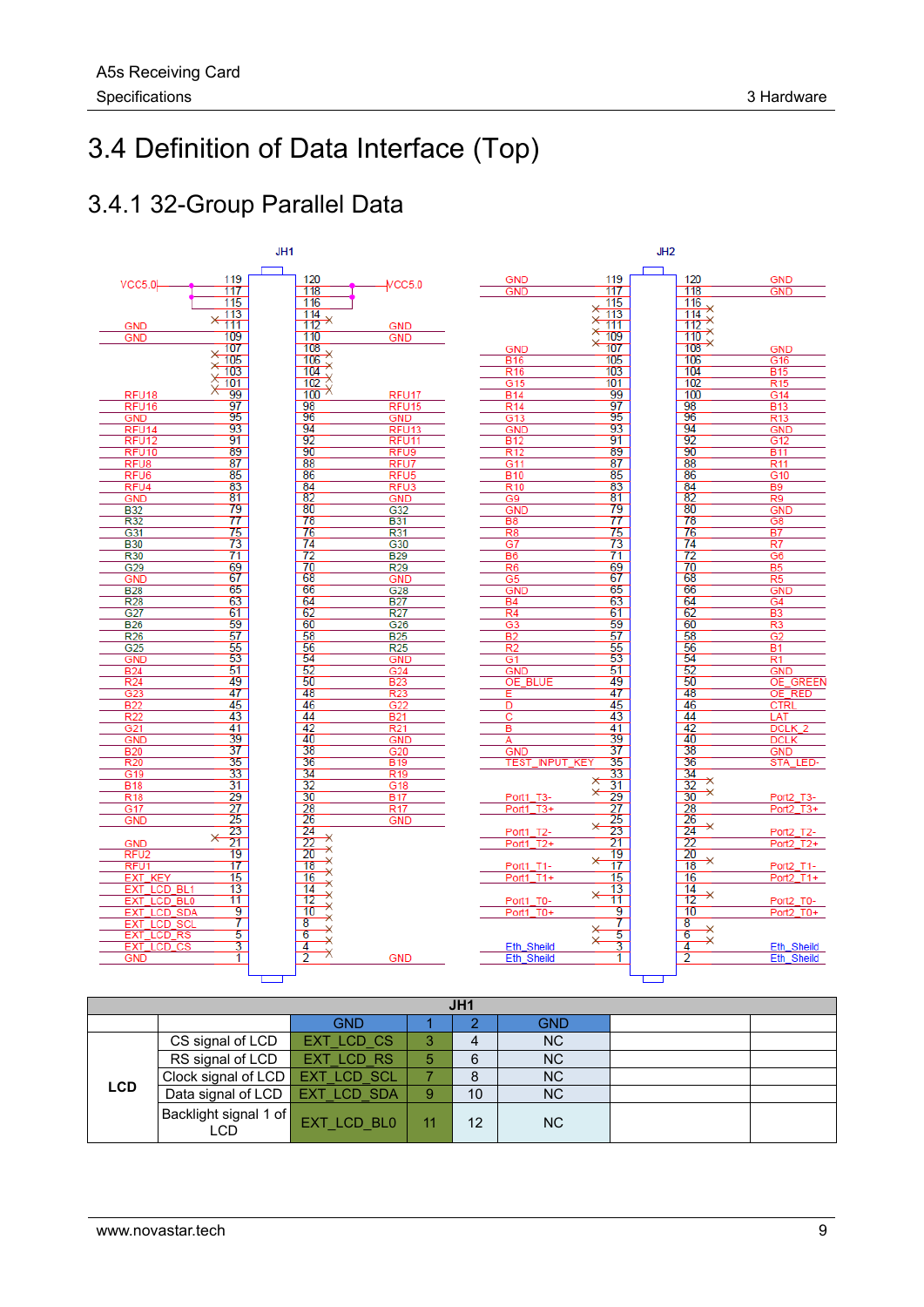#### A5s Receiving Card Specifications 3 Hardware 3 Hardware 3 Hardware 3 Hardware 3 Hardware 3 Hardware 3 Hardware 3 Hardware 3 Hardware 3 Hardware 3 Hardware 3 Hardware 3 Hardware 3 Hardware 3 Hardware 3 Hardware 3 Hardware 3 Hardware 3 Hardwar

| JH1    |                                     |                        |                 |                 |                        |          |        |
|--------|-------------------------------------|------------------------|-----------------|-----------------|------------------------|----------|--------|
|        | Backlight signal 2 of<br><b>LCD</b> | EXT_LCD_BL1            | 13              | 14              | NC                     |          |        |
|        | LCD control button                  | EXT KEY                | 15              | 16              | $\overline{\text{NC}}$ |          |        |
| Note 4 |                                     | RFU1                   | 17              | $\overline{18}$ | $\overline{\text{NC}}$ |          |        |
|        |                                     | RFU <sub>2</sub>       | 19              | $\overline{20}$ | $\overline{\text{NC}}$ |          |        |
|        |                                     | <b>GND</b>             | 21              | 22              | <b>NC</b>              |          |        |
|        |                                     | <b>NC</b>              | 23              | 24              | <b>NC</b>              |          |        |
|        |                                     | <b>GND</b>             | $\overline{25}$ | $\overline{26}$ | <b>GND</b>             |          |        |
|        |                                     | G17                    | 27              | 28              | <b>R17</b>             |          |        |
|        |                                     | <b>R18</b>             | 29              | 30              | <b>B17</b>             |          |        |
|        |                                     | <b>B18</b>             | 31              | 32              | G18                    |          |        |
|        |                                     | G19                    | 33              | 34              | <b>R19</b>             |          |        |
|        |                                     | <b>R20</b>             | 35              | 36              | <b>B19</b>             |          |        |
|        |                                     | <b>B20</b>             | 37              | 38              | G20                    |          |        |
|        |                                     | <b>GND</b>             | 39              | 40              | <b>GND</b>             |          |        |
|        |                                     | G21                    | 41              | 42              | <b>R21</b>             |          |        |
|        |                                     | <b>R22</b>             | 43              | 44              | <b>B21</b>             |          |        |
|        |                                     | <b>B22</b>             | 45              | 46              | G22                    |          |        |
|        |                                     | G <sub>23</sub>        | 47              | 48              | <b>R23</b>             |          |        |
|        |                                     | <b>R24</b>             | 49              | 50              | <b>B23</b>             |          |        |
|        |                                     | <b>B24</b>             | 51              | 52              | G24                    |          |        |
|        |                                     | <b>GND</b>             | 53              | 54              | <b>GND</b>             |          |        |
|        |                                     | G <sub>25</sub>        | 55              | 56              | <b>R25</b>             |          |        |
|        |                                     | <b>R26</b>             | 57              | 58              | <b>B25</b>             |          |        |
|        |                                     | <b>B26</b>             | 59              | 60              | G26                    |          |        |
|        |                                     | G27                    | 61              | 62              | <b>R27</b>             |          |        |
|        |                                     | <b>R28</b>             | 63              | 64              | <b>B27</b>             |          |        |
|        |                                     | <b>B28</b>             | 65              | 66              | G28                    |          |        |
|        |                                     | <b>GND</b>             | 67              | 68              | <b>GND</b>             |          |        |
|        |                                     | G29                    | 69              | 70              | <b>R29</b>             |          |        |
|        |                                     | <b>R30</b>             | 71              | 72              | <b>B29</b>             |          |        |
|        |                                     | <b>B30</b>             | 73              | 74              | G30                    |          |        |
|        |                                     | G31                    | 75              | 76              | <b>R31</b>             |          |        |
|        |                                     | <b>R32</b>             | 77              | 78              | <b>B31</b>             |          |        |
|        |                                     | <b>B32</b>             | 79              | 80              | G32                    |          |        |
|        |                                     | <b>GND</b>             | 81              | 82              | <b>GND</b>             |          |        |
|        |                                     | RFU4                   | 83              | 84              | RFU <sub>3</sub>       |          |        |
|        |                                     | RFU <sub>6</sub>       | 85              | 86              | RFU <sub>5</sub>       |          |        |
|        | $\prime$                            | RFU8                   | 87              | $\overline{88}$ | RFU7                   | $\prime$ |        |
| Note 4 |                                     | RFU <sub>10</sub>      | 89              | 90              | RFU9                   |          | Note 4 |
|        |                                     | RFU <sub>12</sub>      | 91              | 92              | RFU <sub>11</sub>      |          |        |
|        |                                     | RFU <sub>14</sub>      | 93              | 94              | RFU <sub>13</sub>      |          |        |
|        |                                     | <b>GND</b>             | 95              | 96              | <b>GND</b>             |          |        |
|        |                                     | RFU <sub>16</sub>      | 97              | 98              | RFU <sub>15</sub>      |          |        |
| Note 4 |                                     | RFU <sub>18</sub>      | 99              | 100             | RFU <sub>17</sub>      |          | Note 4 |
|        |                                     | NC                     | 101             | 102             | NC                     |          |        |
|        |                                     | NC                     | 103             | 104             | NC                     |          |        |
|        |                                     | $\overline{\text{NC}}$ | 105             | 106             | <b>NC</b>              |          |        |
|        |                                     | $\overline{\text{NC}}$ | 107             | 108             | $\overline{\text{NC}}$ |          |        |
|        |                                     | <b>GND</b>             | 109             | 110             | <b>GND</b>             |          |        |
|        |                                     | <b>GND</b>             | 111             | 112             | <b>GND</b>             |          |        |
|        |                                     | NC                     | 113             | 114             | <b>NC</b>              |          |        |
|        |                                     | <b>VCC</b>             | 115             | 116             | <b>VCC</b>             |          |        |
|        |                                     | <b>VCC</b>             | 117             |                 | <b>VCC</b>             |          |        |
| Note 1 |                                     | <b>VCC</b>             |                 | 118             |                        |          | Note 1 |
|        |                                     |                        | 119             | 120             | <b>VCC</b>             |          |        |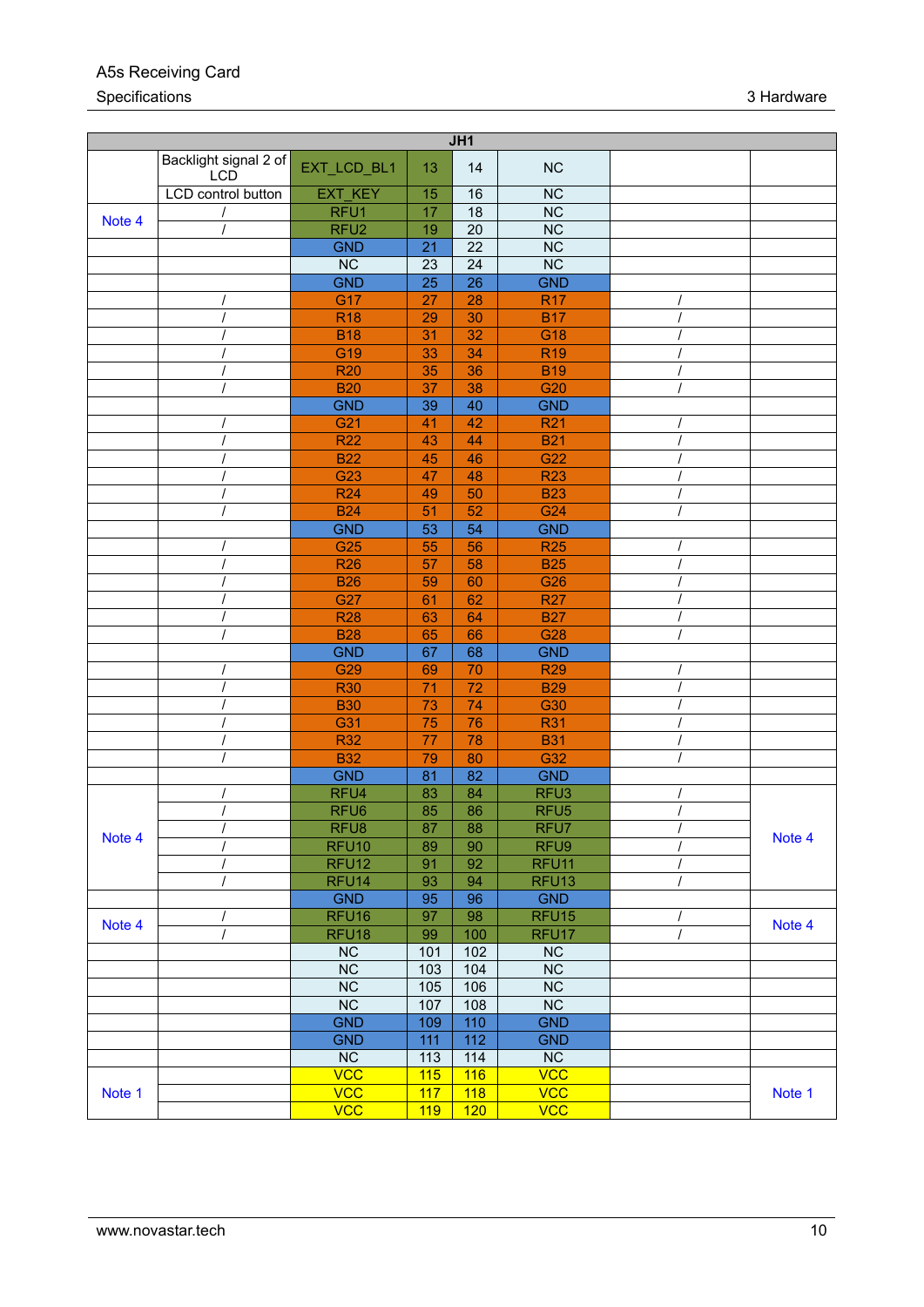#### A5s Receiving Card Specifications 3 Hardware 3 Hardware 3 Hardware 3 Hardware 3 Hardware 3 Hardware 3 Hardware 3 Hardware 3 Hardware 3 Hardware 3 Hardware 3 Hardware 3 Hardware 3 Hardware 3 Hardware 3 Hardware 3 Hardware 3 Hardware 3 Hardwar

|                     |                    |                           |                  |                 | JH2                    |                                           |          |
|---------------------|--------------------|---------------------------|------------------|-----------------|------------------------|-------------------------------------------|----------|
|                     | Shield grounding   | Eth Shield                | $\mathbf{1}$     | $\overline{2}$  | Eth Shield             | Shield grounding                          |          |
|                     | Shield grounding   | Eth Shield                | 3                | $\overline{4}$  | Eth_Shield             | Shield grounding                          |          |
|                     |                    | <b>NC</b>                 | 5                | 6               | <b>NC</b>              |                                           |          |
|                     |                    | $\overline{\text{NC}}$    | $\overline{7}$   | $\overline{8}$  | $\overline{\text{NC}}$ |                                           |          |
|                     |                    | Port1 T0+                 | $\boldsymbol{9}$ | 10              | Port2 T0+              |                                           |          |
|                     |                    | Port1 T0-                 | 11               | 12              | Port2 T0-              |                                           |          |
|                     |                    | <b>NC</b>                 | 13               | 14              | <b>NC</b>              |                                           |          |
|                     |                    | Port1 T1+                 | 15               | 16              | Port2 T1+              |                                           |          |
|                     |                    | Port1_T1-                 | 17               | 18              | Port2_T1-              |                                           | Gigabit  |
| Gigabit<br>Ethernet |                    | $\overline{\text{NC}}$    | 19               | 20              | $\overline{\text{NC}}$ |                                           | Ethernet |
| port                |                    | Port1 T2+                 | 21               | 22              | Port2 T2+              |                                           | port     |
|                     |                    | Port1 T2-                 |                  |                 | Port2 T2-              |                                           |          |
|                     |                    |                           | 23               | 24              |                        |                                           |          |
|                     |                    | <b>NC</b>                 | 25               | 26              | $\overline{\text{NC}}$ |                                           |          |
|                     |                    | Port1 T3+                 | 27               | 28              | Port2 T3+              |                                           |          |
|                     |                    | Port1 T3-                 | 29               | $\overline{30}$ | Port2 T3-              |                                           |          |
|                     |                    | <b>NC</b>                 | 31               | 32              | <b>NC</b>              |                                           |          |
|                     |                    | <b>NC</b>                 | 33               | 34              | <b>NC</b>              |                                           |          |
|                     | Test button        | TEST_INPUT_<br><b>KEY</b> | 35               | 36              | STA_LED-               | Operating indicator                       | Note 2   |
|                     |                    | <b>GND</b>                | 37               | 38              | <b>GND</b>             |                                           |          |
|                     | Line coding signal | $\mathsf{A}$              | 39               | 40              | <b>DCLK</b>            | Shift clock output in<br>the first route  |          |
|                     | Line coding signal | B                         | 41               | 42              | DCLK_2                 | Shift clock output in<br>the second route |          |
|                     | Line coding signal | C                         | 43               | 44              | LAT                    | Locking of the signal<br>output           |          |
|                     | Line coding signal | D                         | 45               | 46              | <b>CTRL</b>            | Afterglow control<br>signal               |          |
|                     | Line coding signal | E                         | 47               | 48              | OE RED                 | Display enabled                           | Note 3   |
| Note 3              | Display enabled    | OE BLUE                   | 49               | 50              | OE_GREEN               | Display enabled                           |          |
|                     |                    | <b>GND</b>                | 51               | 52              | <b>GND</b>             |                                           |          |
|                     |                    | G <sub>1</sub>            | 53               | 54              | R <sub>1</sub>         |                                           |          |
|                     |                    | R <sub>2</sub>            | 55               | 56              | <b>B1</b>              |                                           |          |
|                     |                    | <b>B2</b>                 | 57               | 58              | G <sub>2</sub>         |                                           |          |
|                     |                    | G <sub>3</sub>            | 59               | 60              | R <sub>3</sub>         |                                           |          |
|                     |                    | R <sub>4</sub>            | 61               | 62              | B <sub>3</sub>         |                                           |          |
|                     |                    | <b>B4</b>                 | 63               | 64              | G <sub>4</sub>         |                                           |          |
|                     |                    | <b>GND</b>                | 65               | 66              | <b>GND</b>             |                                           |          |
|                     |                    | G <sub>5</sub>            | 67               | 68              | R <sub>5</sub>         |                                           |          |
|                     |                    | R <sub>6</sub>            | 69               | 70              | <b>B5</b>              |                                           |          |
|                     |                    | <b>B6</b>                 | $\overline{71}$  | $\overline{72}$ | G <sub>6</sub>         |                                           |          |
|                     |                    | G7                        | 73               | 74              | R7                     |                                           |          |
|                     |                    | R <sub>8</sub>            | 75               | 76              | <b>B7</b>              |                                           |          |
|                     |                    | <b>B8</b>                 | 77               | 78              | G <sub>8</sub>         |                                           |          |
|                     |                    | <b>GND</b>                | 79               | 80              | <b>GND</b>             |                                           |          |
|                     |                    | G <sub>9</sub>            | 81               | 82              | R <sub>9</sub>         |                                           |          |
|                     |                    | <b>R10</b>                | 83               | 84              | <b>B9</b>              |                                           |          |
|                     |                    | <b>B10</b>                | 85               | 86              | G10                    |                                           |          |
|                     |                    | G11                       | 87               | 88              | R <sub>11</sub>        |                                           |          |
|                     |                    | <b>R12</b>                | 89               | 90              | <b>B11</b>             |                                           |          |
|                     |                    | <b>B12</b>                | 91               | 92              | G12                    |                                           |          |
|                     |                    | <b>GND</b>                |                  | 94              | <b>GND</b>             |                                           |          |
|                     |                    |                           | 93               |                 |                        |                                           |          |
|                     |                    | G13                       | 95               | 96              | <b>R13</b>             |                                           |          |
|                     | $\overline{I}$     | <b>R14</b>                | 97               | 98              | <b>B13</b>             |                                           |          |
|                     |                    | <b>B14</b>                | 99               | 100             | G14                    |                                           |          |
|                     |                    | G15                       | 101              | 102             | <b>R15</b>             |                                           |          |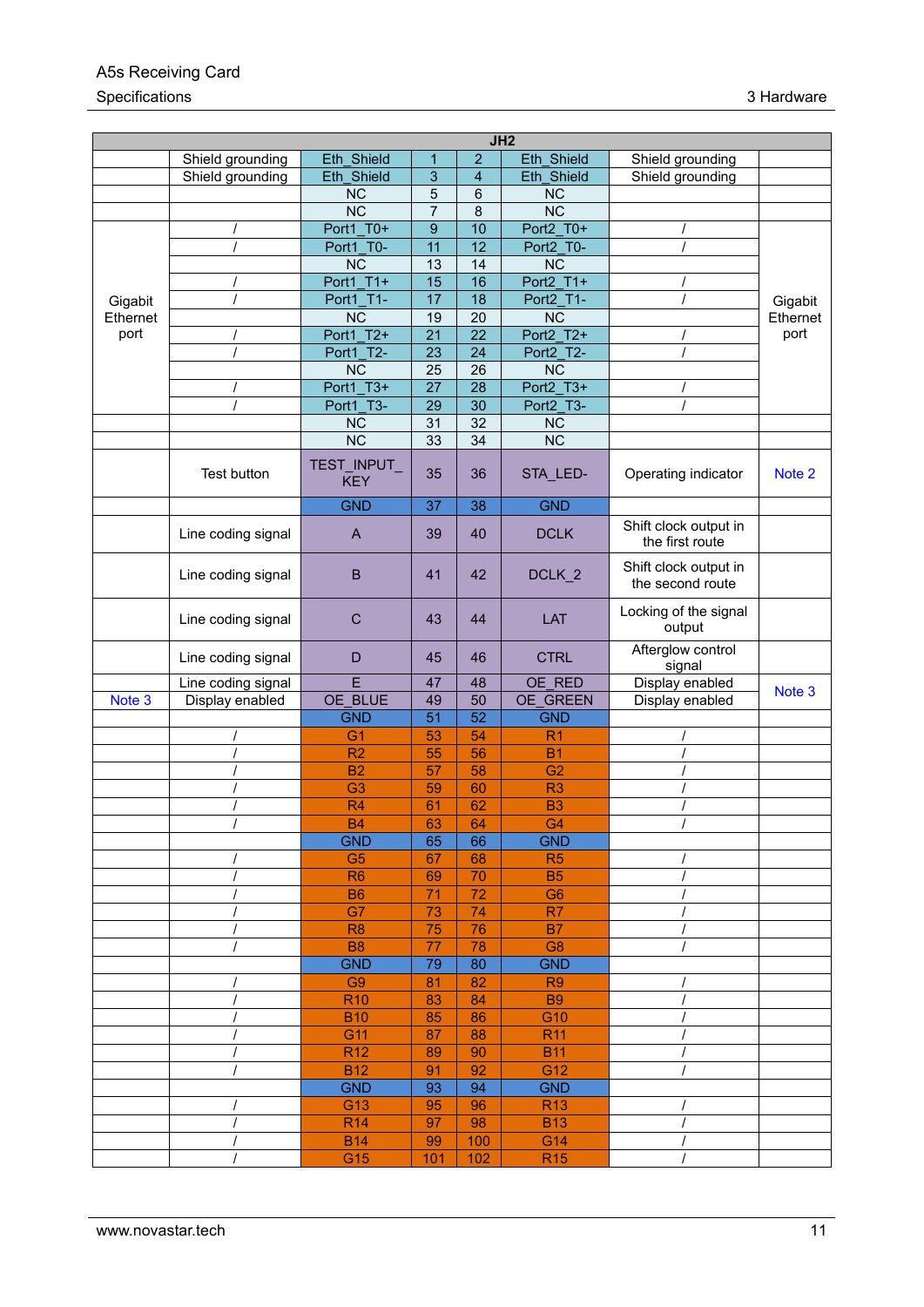#### A5s Receiving Card Specifications 3 Hardware

| JH <sub>2</sub> |     |     |            |  |  |  |
|-----------------|-----|-----|------------|--|--|--|
| R <sub>16</sub> | 103 | 104 | <b>B15</b> |  |  |  |
| <b>B16</b>      | 105 | 106 | G16        |  |  |  |
| <b>GND</b>      | 107 | 108 | <b>GND</b> |  |  |  |
| <b>NC</b>       | 109 | 110 | <b>NC</b>  |  |  |  |
| <b>NC</b>       | 111 | 112 | <b>NC</b>  |  |  |  |
| <b>NC</b>       | 113 | 114 | <b>NC</b>  |  |  |  |
| <b>NC</b>       | 115 | 116 | <b>NC</b>  |  |  |  |
| <b>GND</b>      | 117 | 118 | <b>GND</b> |  |  |  |
| <b>GND</b>      | 119 | 120 | <b>GND</b> |  |  |  |

## <span id="page-15-0"></span>3.4.2 64-Group Serial Data



| JH <sub>1</sub>        |                  |           |  |   |           |  |  |
|------------------------|------------------|-----------|--|---|-----------|--|--|
| GND<br><b>GND</b><br>⌒ |                  |           |  |   |           |  |  |
| LCD                    | CS signal of LCD | CS        |  |   | <b>NC</b> |  |  |
|                        | RS signal of LCD | <b>RS</b> |  | 6 | <b>NC</b> |  |  |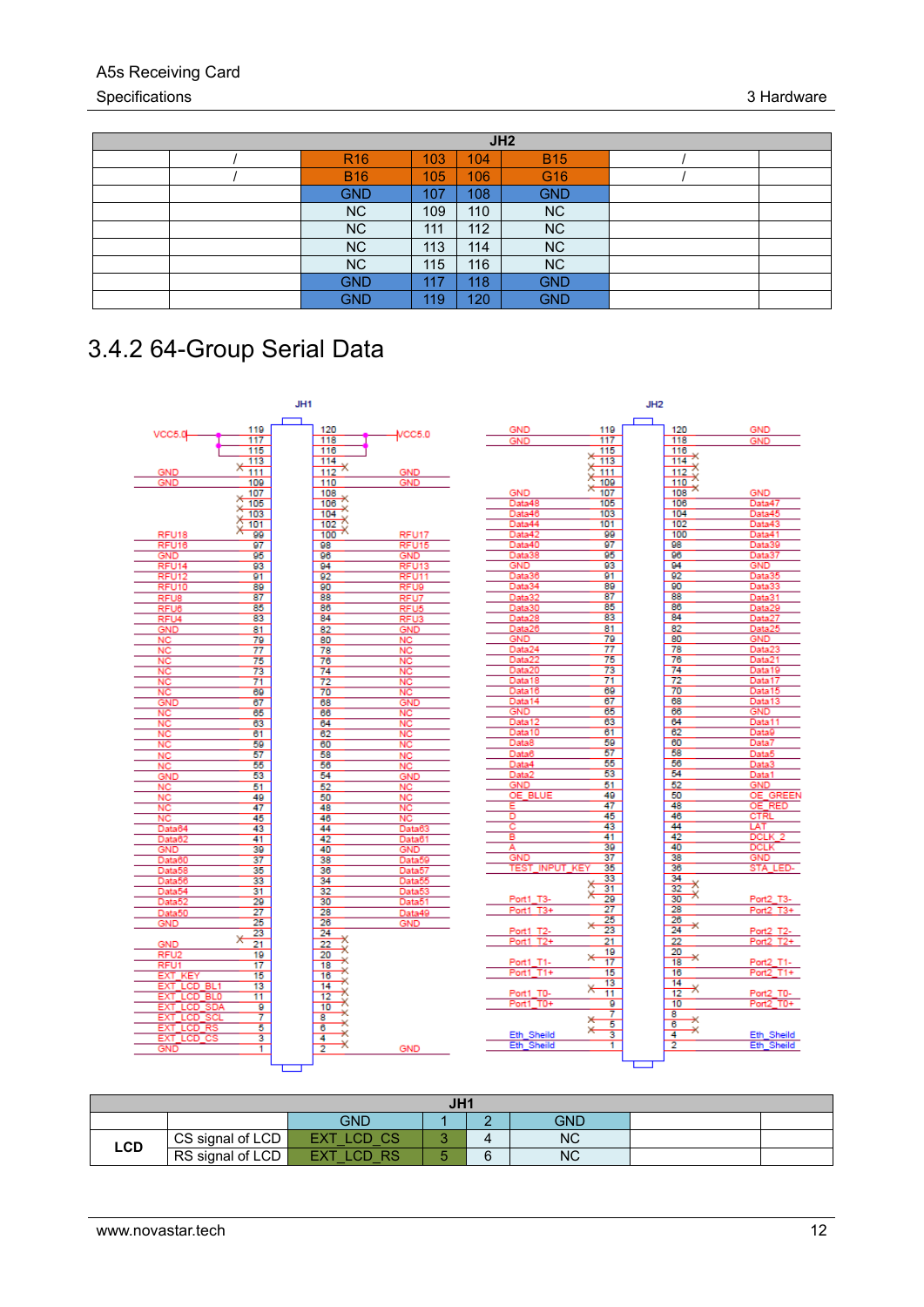#### A5s Receiving Card Specifications 3 Hardware 3 Hardware 3 Hardware 3 Hardware 3 Hardware 3 Hardware 3 Hardware 3 Hardware 3 Hardware 3 Hardware 3 Hardware 3 Hardware 3 Hardware 3 Hardware 3 Hardware 3 Hardware 3 Hardware 3 Hardware 3 Hardwar

| JH1    |                               |                        |                 |                 |                        |        |
|--------|-------------------------------|------------------------|-----------------|-----------------|------------------------|--------|
|        | Clock signal of<br><b>LCD</b> | EXT_LCD_SCL            | $\overline{7}$  | $\bf 8$         | <b>NC</b>              |        |
|        | Data signal of                | EXT_LCD_SDA            | $\overline{9}$  | 10              | $\overline{\text{NC}}$ |        |
|        | Backlight signal 1<br>of LCD  | EXT_LCD_BL0            | 11              | 12              | <b>NC</b>              |        |
|        | Backlight signal 2<br>of LCD  | EXT_LCD_BL1            | 13              | 14              | <b>NC</b>              |        |
|        | LCD control button            | <b>EXT KEY</b>         | 15              | 16              | <b>NC</b>              |        |
| Note 4 |                               | RFU <sub>1</sub>       | 17              | $\overline{18}$ | $\overline{\text{NC}}$ |        |
|        |                               | RFU <sub>2</sub>       | 19              | $\overline{20}$ | $\overline{\text{NC}}$ |        |
|        |                               | <b>GND</b>             | 21              | $\overline{22}$ | $\overline{\text{NC}}$ |        |
|        |                               | <b>NC</b>              | 23              | 24              | $\overline{\text{NC}}$ |        |
|        |                               | <b>GND</b>             | $\overline{25}$ | $\overline{26}$ | <b>GND</b>             |        |
|        |                               | Data <sub>50</sub>     | $\overline{27}$ | $\overline{28}$ | Data49                 |        |
|        |                               | Data <sub>52</sub>     | 29              | 30              | Data51                 |        |
|        |                               | Data <sub>54</sub>     | 31              | 32              | Data <sub>53</sub>     |        |
|        |                               | Data56                 | 33              | 34              | Data <sub>55</sub>     |        |
|        |                               | Data <sub>58</sub>     | 35              | 36              | Data57                 |        |
|        |                               | Data60                 | 37              | 38              | Data59                 |        |
|        |                               | <b>GND</b>             | 39              | 40              | <b>GND</b>             |        |
|        |                               | Data62                 | 41              | 42              | Data61                 |        |
|        |                               | Data64                 | 43              | 44              | Data63                 |        |
|        |                               | <b>NC</b>              | 45              | 46              | <b>NC</b>              |        |
|        |                               | <b>NC</b>              | 47              | 48              | NC                     |        |
|        |                               | <b>NC</b>              | 49              | 50              | <b>NC</b>              |        |
|        |                               | $\overline{\text{NC}}$ | $\overline{51}$ | 52              | $\overline{\text{NC}}$ |        |
|        |                               | <b>GND</b>             | $\overline{53}$ | $\overline{54}$ | <b>GND</b>             |        |
|        |                               | <b>NC</b>              | 55              | 56              | <b>NC</b>              |        |
|        |                               | NC                     | 57              | 58              | NC                     |        |
|        |                               | <b>NC</b>              | 59              | 60              | $\overline{NC}$        |        |
|        |                               | <b>NC</b>              | 61              | 62              | <b>NC</b>              |        |
|        |                               | $\overline{\text{NC}}$ | 63              | 64              | $\overline{\text{NC}}$ |        |
|        |                               | $\overline{\text{NC}}$ | 65              | 66              | $\overline{\text{NC}}$ |        |
|        |                               | <b>GND</b>             | 67              | 68              | <b>GND</b>             |        |
|        |                               | <b>NC</b>              | 69              | 70              | NC                     |        |
|        |                               | $\overline{\text{NC}}$ | $\overline{71}$ | $\overline{72}$ | NC                     |        |
|        |                               | NC                     | $\overline{73}$ | $\overline{74}$ | $\overline{\text{NC}}$ |        |
|        |                               | $\overline{\text{NC}}$ | $\overline{75}$ | $\overline{76}$ | $\overline{\text{NC}}$ |        |
|        |                               | <b>NC</b>              |                 |                 | <b>NC</b>              |        |
|        |                               | $\overline{\text{NC}}$ | 77<br>79        | 78<br>80        | $\overline{\text{NC}}$ |        |
|        |                               | <b>GND</b>             | 81              | 82              | <b>GND</b>             |        |
|        |                               | RFU4                   | 83              | 84              | RFU <sub>3</sub>       |        |
|        |                               | RFU <sub>6</sub>       | 85              | 86              | RFU <sub>5</sub>       |        |
|        |                               |                        |                 |                 |                        |        |
| Note 4 |                               | RFU8                   | 87              | 88              | RFU7                   | Note 4 |
|        |                               | RFU <sub>10</sub>      | 89              | 90              | RFU9                   |        |
|        |                               | RFU <sub>12</sub>      | 91              | 92              | RFU11                  |        |
|        |                               | RFU <sub>14</sub>      | 93              | 94              | RFU <sub>13</sub>      |        |
|        |                               | <b>GND</b>             | 95              | 96              | <b>GND</b>             |        |
| Note 4 |                               | RFU <sub>16</sub>      | 97              | 98              | RFU <sub>15</sub>      | Note 4 |
|        |                               | RFU <sub>18</sub>      | 99              | 100             | RFU17                  |        |
|        |                               | <b>NC</b>              | 101             | 102             | <b>NC</b>              |        |
|        |                               | <b>NC</b>              | 103             | 104             | NC                     |        |
|        |                               | <b>NC</b>              | 105             | 106             | NC                     |        |
|        |                               | <b>NC</b>              | 107             | 108             | <b>NC</b>              |        |
|        |                               | <b>GND</b>             | 109             | 110             | <b>GND</b>             |        |
|        |                               | <b>GND</b>             | 111             | 112             | <b>GND</b>             |        |
|        |                               | $\overline{\text{NC}}$ | 113             | 114             | $\overline{\text{NC}}$ |        |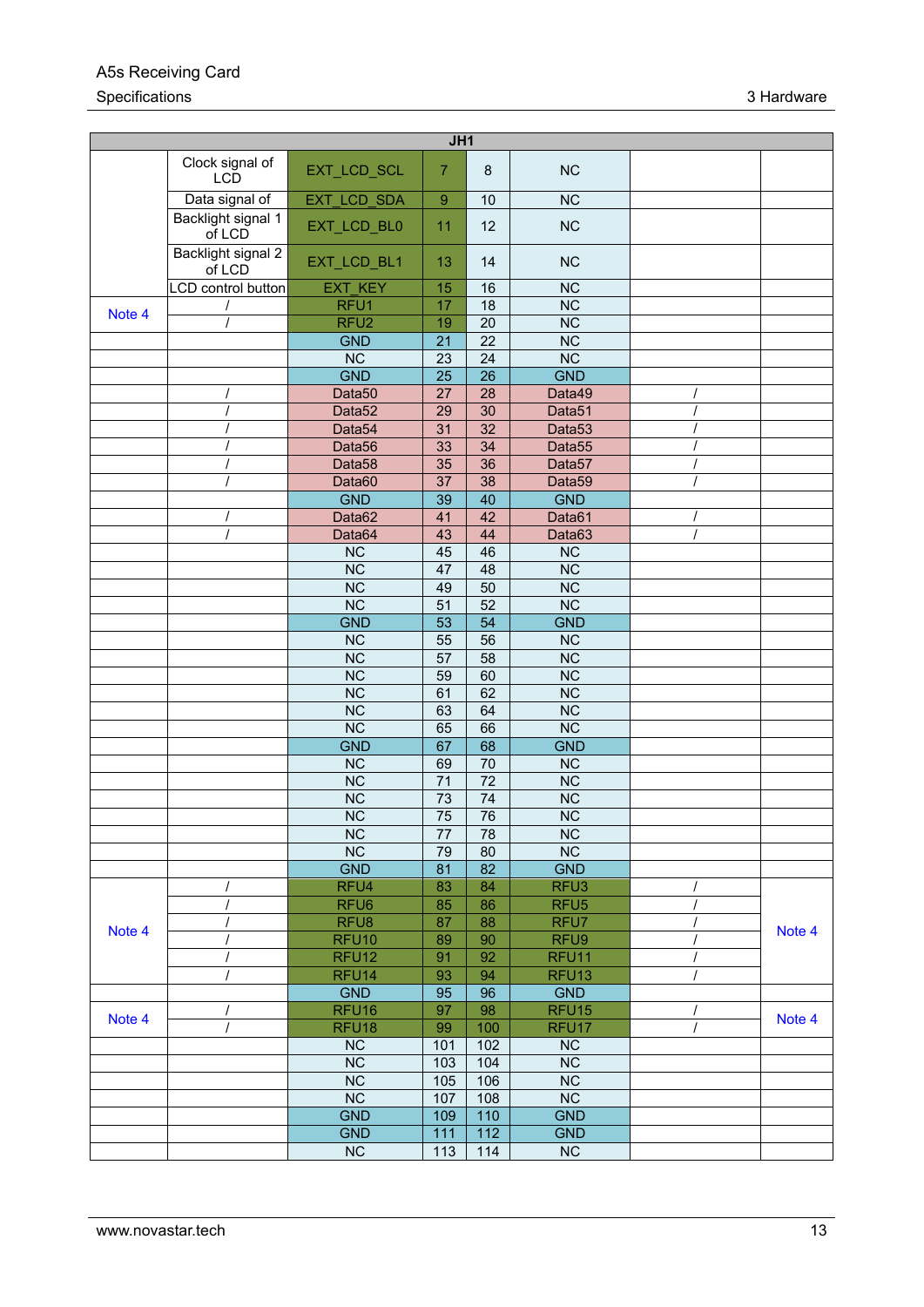### A5s Receiving Card

#### Specifications 3 Hardware 3 Hardware 3 Hardware 3 Hardware 3 Hardware 3 Hardware 3 Hardware 3 Hardware 3 Hardware 3 Hardware 3 Hardware 3 Hardware 3 Hardware 3 Hardware 3 Hardware 3 Hardware 3 Hardware 3 Hardware 3 Hardwar

| JH1    |  |                |            |     |            |        |
|--------|--|----------------|------------|-----|------------|--------|
|        |  | $\mathsf{VCC}$ | 115        | 116 | <b>VCC</b> |        |
| Note 1 |  | <b>VCC</b>     | 117        | 118 | <b>VCC</b> | Note 1 |
|        |  | <b>VCC</b>     | <b>119</b> | 120 | <b>VCC</b> |        |

| Shield grounding<br>Eth Shield<br>1<br>$\overline{2}$<br>3<br>Eth Shield<br>Shield grounding<br>$\boldsymbol{4}$<br>5<br><b>NC</b><br>6 | Eth Shield<br>Eth Shield | Shield grounding                         |          |
|-----------------------------------------------------------------------------------------------------------------------------------------|--------------------------|------------------------------------------|----------|
|                                                                                                                                         |                          |                                          |          |
|                                                                                                                                         |                          | Shield grounding                         |          |
|                                                                                                                                         | <b>NC</b>                |                                          |          |
| $\overline{7}$<br><b>NC</b><br>8                                                                                                        | $\overline{NC}$          |                                          |          |
| 10<br>$\boldsymbol{9}$<br>Port1 T0+                                                                                                     | Port2 T0+                |                                          |          |
| Port1 T0-<br>$\overline{12}$<br>11                                                                                                      | Port2 T0-                |                                          |          |
| <b>NC</b><br>13<br>14                                                                                                                   | <b>NC</b>                |                                          | Gigabit  |
| Gigabit<br>Port1 T1+<br>16<br>15<br>Ethernet                                                                                            | Port2 T1+                |                                          | Ethernet |
| <b>Port1 T1-</b><br>17<br>18<br>port                                                                                                    | Port2 T1-                |                                          | port     |
| $\overline{20}$<br><b>NC</b><br>19                                                                                                      | $\overline{\text{NC}}$   |                                          |          |
| Port1 T2+<br>22<br>21                                                                                                                   | Port2 T2+                |                                          |          |
| Port1 T2-<br>24<br>23                                                                                                                   | Port2 T2-                |                                          |          |
| <b>NC</b><br>26<br>25                                                                                                                   | <b>NC</b>                |                                          |          |
| 28<br>Port1 T3+<br>27                                                                                                                   | Port2 T3+                |                                          |          |
| 30<br>Port1 T3-<br>29                                                                                                                   | Port2 T3-                |                                          |          |
| $\overline{32}$<br><b>NC</b><br>31                                                                                                      | <b>NC</b>                |                                          |          |
| $\overline{\text{NC}}$<br>34<br>33                                                                                                      | $\overline{\text{NC}}$   |                                          |          |
| <b>TEST INPUT</b><br>Test button<br>35<br>36<br><b>KEY</b>                                                                              | STA_LED-                 | Operating indicator                      | Note 2   |
| <b>GND</b><br>38<br>37                                                                                                                  | <b>GND</b>               |                                          |          |
|                                                                                                                                         |                          | Shift clock output in                    |          |
| Line coding signal<br>39<br>40<br>$\mathsf{A}$                                                                                          | <b>DCLK</b>              | the first route<br>Shift clock output in |          |
| Line coding signal<br>B<br>41<br>42                                                                                                     | DCLK_2                   | the second route                         |          |
| Line coding signal<br>C<br>43<br>44                                                                                                     | <b>LAT</b>               | Locking of the<br>signal output          |          |
| Line coding signal<br>D<br>45<br>46                                                                                                     | <b>CTRL</b>              | Afterglow control<br>signal              |          |
| Line coding signal<br>E<br>47<br>48                                                                                                     | OE_RED                   | Display enabled                          |          |
| Note 3<br>Display enabled<br>OE_BLUE<br>50<br>49                                                                                        | OE_GREEN                 | Display enabled                          | Note 3   |
| <b>GND</b><br>52<br>51                                                                                                                  | <b>GND</b>               |                                          |          |
| Data2<br>54<br>53                                                                                                                       | Data1                    |                                          |          |
| $\overline{56}$<br>55<br>Data4                                                                                                          | Data3                    |                                          |          |
| $\prime$<br>57<br>58<br>Data6                                                                                                           | Data <sub>5</sub>        |                                          |          |
| 60<br>Data8<br>59                                                                                                                       | Data7                    |                                          |          |
| 62<br>Data10<br>61                                                                                                                      | Data9                    |                                          |          |
| 63<br>64<br>Data12                                                                                                                      | Data11                   |                                          |          |
| 65<br>66<br><b>GND</b>                                                                                                                  | <b>GND</b>               |                                          |          |
| Data14<br>67<br>68                                                                                                                      | Data13                   |                                          |          |
| Data16<br>70<br>69                                                                                                                      | Data15                   |                                          |          |
| 72<br>71<br>Data18                                                                                                                      | Data17                   |                                          |          |
| 74<br>Data20<br>73                                                                                                                      | Data19                   |                                          |          |
| Data22<br>75<br>76                                                                                                                      | Data21                   |                                          |          |
| 78<br>Data24<br>77                                                                                                                      | Data23                   |                                          |          |
| <b>GND</b><br>79<br>80                                                                                                                  | <b>GND</b>               |                                          |          |
| 81<br>82<br>Data26                                                                                                                      | Data25                   |                                          |          |
| 83<br>84<br>Data28                                                                                                                      | Data27                   |                                          |          |
| Data30<br>85<br>86                                                                                                                      | Data29                   |                                          |          |
| Data32<br>87<br>88                                                                                                                      | Data31                   |                                          |          |
| Data34<br>89<br>90                                                                                                                      | Data33                   |                                          |          |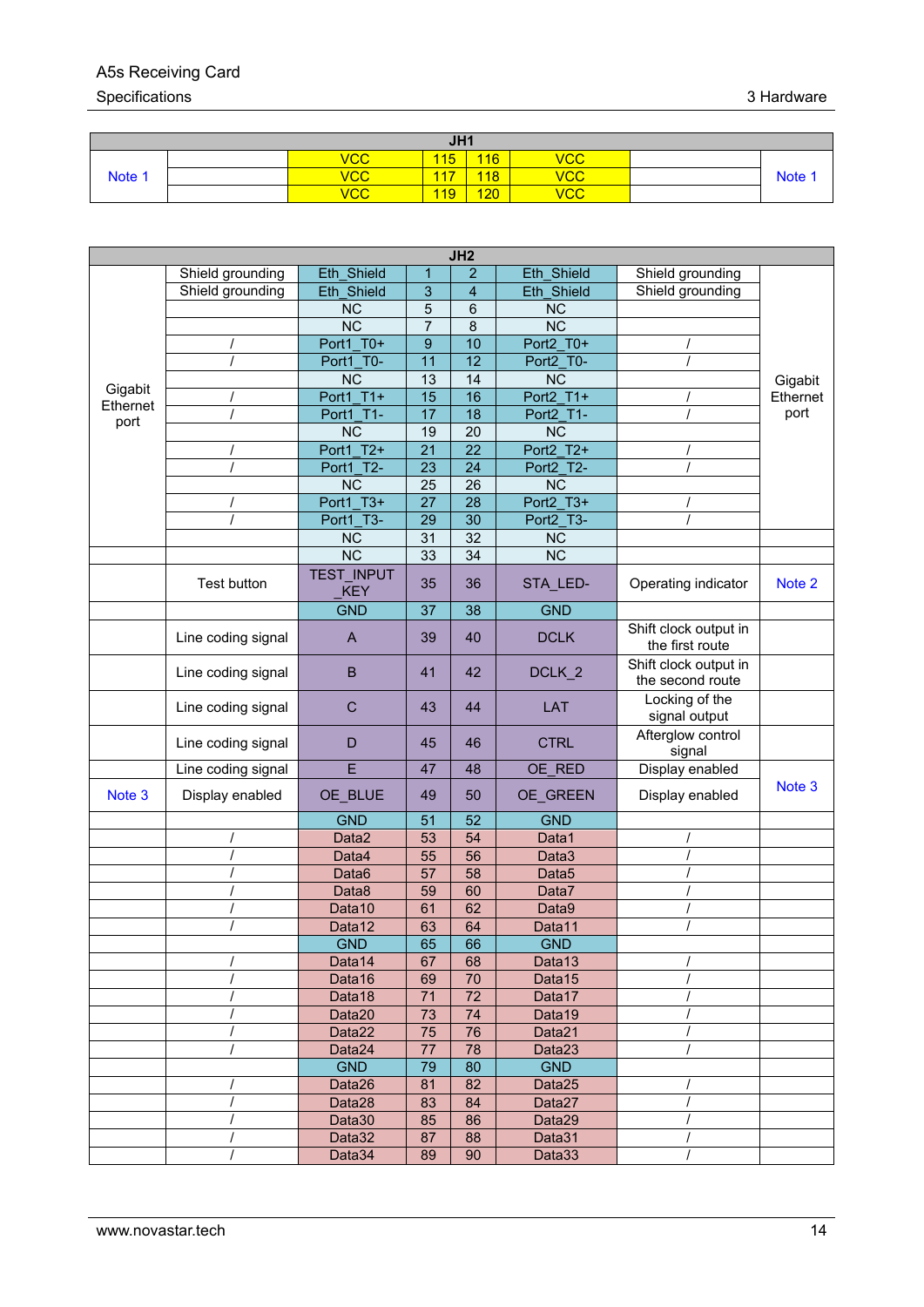|                |     | JH2 |            |  |
|----------------|-----|-----|------------|--|
| Data36         | 91  | 92  | Data35     |  |
| <b>GND</b>     | 93  | 94  | <b>GND</b> |  |
| Data38         | 95  | 96  | Data37     |  |
| Data40         | 97  | 98  | Data39     |  |
| Data42         | 99  | 100 | Data41     |  |
| Data44         | 101 | 102 | Data43     |  |
| Data46         | 103 | 104 | Data45     |  |
| Data48         | 105 | 106 | Data47     |  |
| <b>GND</b>     | 107 | 108 | <b>GND</b> |  |
| N <sub>C</sub> | 109 | 110 | <b>NC</b>  |  |
| <b>NC</b>      | 111 | 112 | <b>NC</b>  |  |
| <b>NC</b>      | 113 | 114 | <b>NC</b>  |  |
| N <sub>C</sub> | 115 | 116 | <b>NC</b>  |  |
| <b>GND</b>     | 117 | 118 | <b>GND</b> |  |
| <b>GND</b>     | 119 | 120 | <b>GND</b> |  |

- <span id="page-18-2"></span>Note 1. Voltage ranging from 3.3V to 5.5V is recommended for input power (VCC).
- <span id="page-18-3"></span>Note 2. Operating indicator that meets low level is valid.
- <span id="page-18-4"></span>Note 3. OE\_RED, OE\_GREEN and OE\_BLUE are display enabled pins. In case that OE\_RGB are not controlled separately, OE\_RED is applied. While PWM chip is used, GCLK signal is enabled.
- Note 4. RFU1–18 are the reserved extended function interfaces. Please refer to ["3.4.3 Extended Functions Design"](#page-18-0).
- Note 5. In the 128 groups of serial data set mode, Data65–Data128 reuse the interface data of Data1–Data64 correspondingly.

### <span id="page-18-1"></span><span id="page-18-0"></span>3.4.3 Extended Functions Design

| <b>Extended Functions Description</b> |                                       |                                       |                                      |  |  |
|---------------------------------------|---------------------------------------|---------------------------------------|--------------------------------------|--|--|
| Expandable<br>Interface               | Recommended Smart Module<br>Interface | Recommended Module Flash<br>Interface | Description                          |  |  |
| RFU <sub>1</sub>                      | Reserved                              | Reserved                              | Reserved pin that connects to        |  |  |
| RFU <sub>2</sub>                      | Reserved                              | Reserved                              | Reserved pin that connects to        |  |  |
| RFU <sub>3</sub>                      | HUB_CODE0                             | HUB CODE0                             | Flash control interface 1            |  |  |
| RFU4                                  | HUB SPI CLK                           | HUB SPI CLK                           | Clock signal of the serial interface |  |  |
| RFU <sub>5</sub>                      | HUB CODE1                             | HUB CODE1                             | Flash control interface 2            |  |  |
| RFU <sub>6</sub>                      | HUB SPI CS                            | HUB SPI CS                            | CS signal of the serial interface    |  |  |
| RFU7                                  | HUB CODE2                             | HUB CODE2                             | Flash control interface 3            |  |  |
| RFU8                                  |                                       | HUB SPI MOSI                          | Module Flash storage data input      |  |  |
|                                       | HUB_UART_TX                           |                                       | TX signal of the smart module        |  |  |
| RFU <sub>9</sub>                      | HUB CODE3                             | HUB_CODE3                             | Flash control interface 4            |  |  |
| RFU <sub>10</sub>                     |                                       | HUB_SPI_MISO                          | Module Flash storage data output     |  |  |
|                                       | HUB UART RX                           |                                       | RX signal of the smart module        |  |  |
| RFU <sub>11</sub>                     | HUB_H164_CSD                          | HUB_H164_CSD                          | 74HC164 data signal                  |  |  |
| RFU <sub>12</sub>                     |                                       |                                       |                                      |  |  |
| RFU <sub>13</sub>                     | HUB_H164_CLK                          | HUB_H164_CLK                          | 74HC164 Clock signal                 |  |  |
| RFU <sub>14</sub>                     | POWER STA1                            | POWER STA1                            | 1Dual-power detection signal 1       |  |  |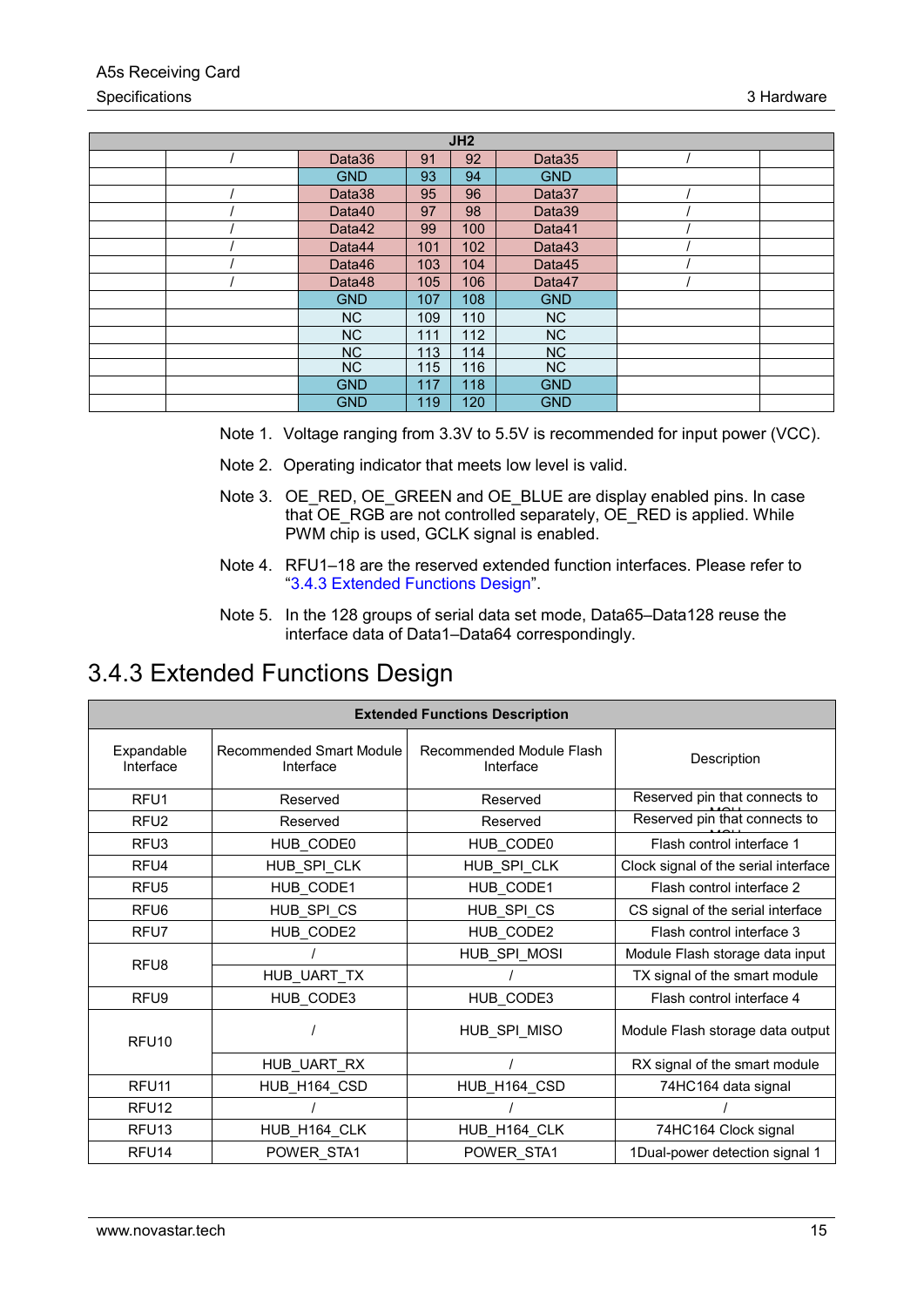| <b>Extended Functions Description</b> |            |            |                                           |  |  |
|---------------------------------------|------------|------------|-------------------------------------------|--|--|
| RFU <sub>15</sub>                     | MS DATA    | MS DATA    | Dual-card backup connection<br>signal     |  |  |
| RFU <sub>16</sub>                     | POWER STA2 | POWER STA2 | 2Dual-power detection signal 2            |  |  |
| RFU <sub>17</sub>                     | MS ID      | MS ID      | Dual-card backup identification<br>signal |  |  |
| RFU <sub>18</sub>                     | HUB CODE4  | HUB CODE4  | Flash control interface 5                 |  |  |

Note: The RFU8 and RFU10 are signal multiplex extension interfaces. You can select only one interface from either the **Recommended Smart Module Interface** or **the Recommended Module Flash Interface** at the same time.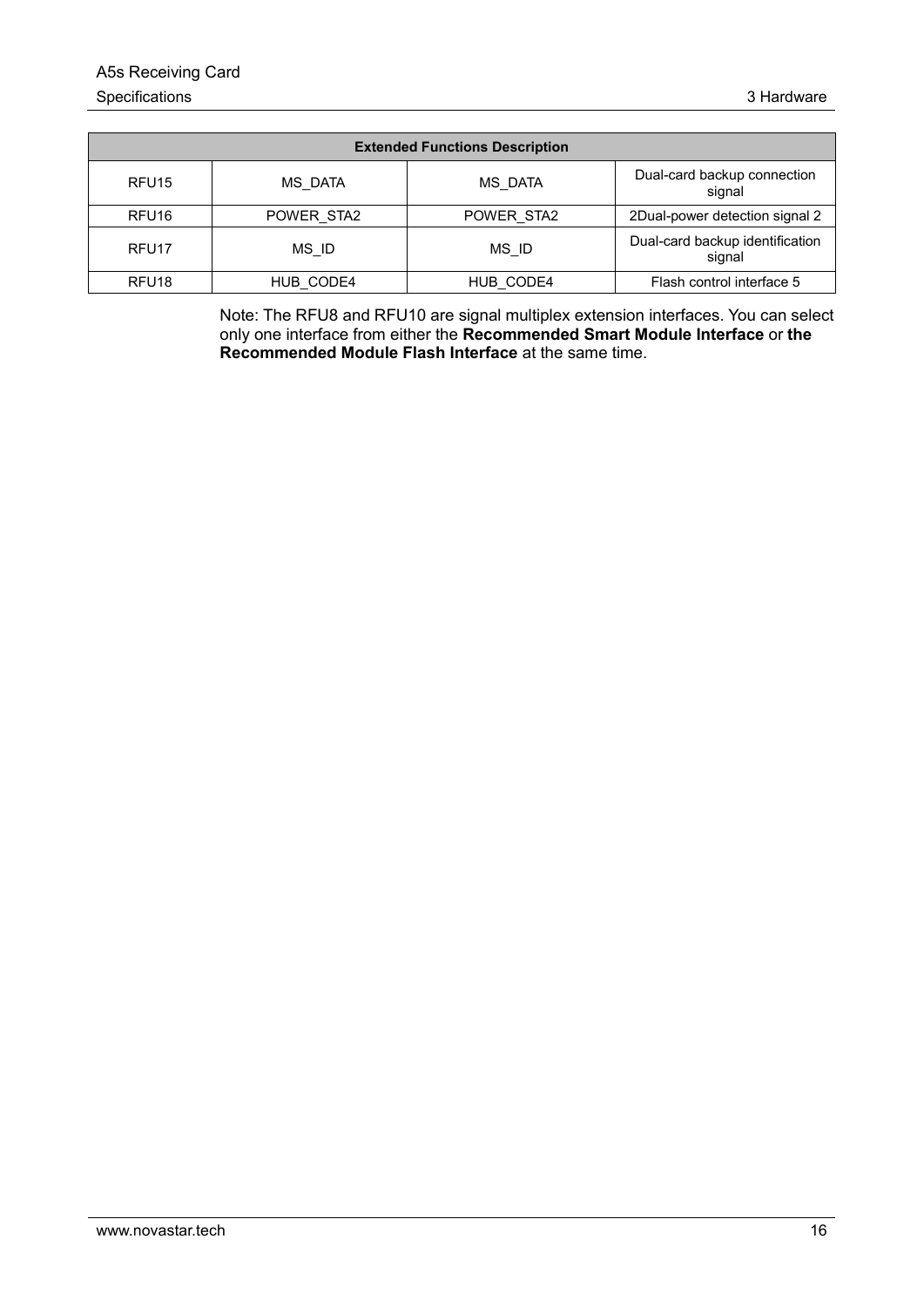

<span id="page-20-0"></span>A5s is used for LED display synchronous system which is generally composed of the LED display, HUB board, receiving card, video controller and controller peripheral. The receiving card is connected to the display over a HUB board. Structure of the synchronous system is as shown in the following figure.

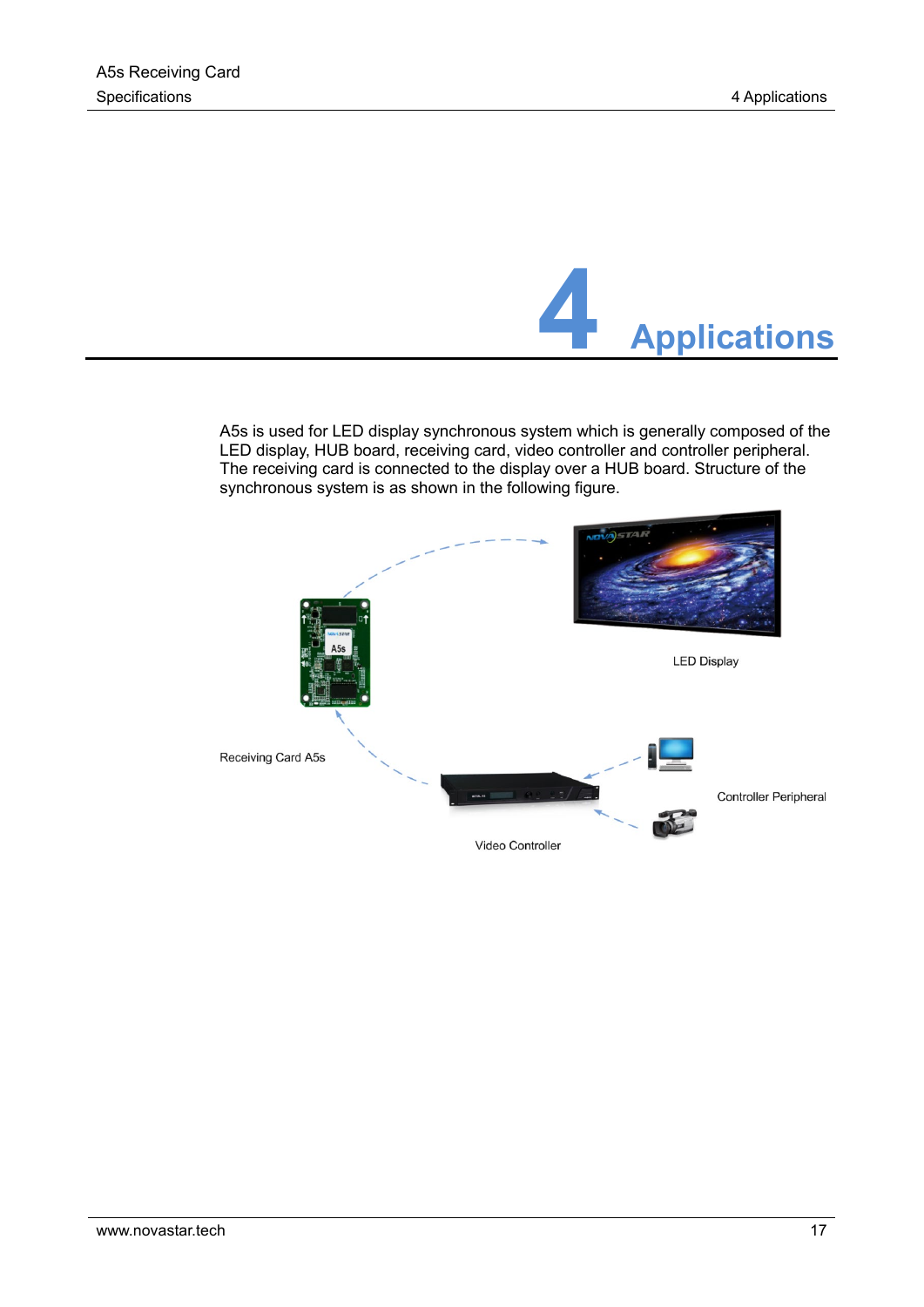# **5 Specifications**

<span id="page-21-0"></span>

| Maximum<br><b>Loading Capacity</b> | 320×256 pixels (8-bit)<br>256×256 pixels (10-bit/12-bit) |                                                                                                        |  |  |  |
|------------------------------------|----------------------------------------------------------|--------------------------------------------------------------------------------------------------------|--|--|--|
|                                    | Input voltage                                            | DC 3.3 V-5.5 V                                                                                         |  |  |  |
| Electrical<br>Parameters           | Rated current                                            | 0.5A                                                                                                   |  |  |  |
|                                    | Rated power consumption                                  | 2.5 W                                                                                                  |  |  |  |
| Operating                          | Temperature                                              | $-20^{\circ}$ C $-+70^{\circ}$ C                                                                       |  |  |  |
| Environment                        | Humidity                                                 | 10% RH-90% RH, non-condensing                                                                          |  |  |  |
| Storage<br>Environment             | Temperature                                              | $-25^{\circ}$ C $-+125^{\circ}$ C                                                                      |  |  |  |
| Packing<br>Information             | Packing specifications                                   | Each card is shipped with an antistatic<br>bag and anti-collision foam. Each box<br>contains 40 cards. |  |  |  |
|                                    | Packing box dimensions                                   | 378.0 mm × 190.0 mm × 120.0 mm                                                                         |  |  |  |
| <b>Dimensions</b>                  | $70.0$ mm $\times$ 45.0 mm $\times$ 7.3 mm               |                                                                                                        |  |  |  |
| Net Weight                         | 17.3 <sub>g</sub>                                        |                                                                                                        |  |  |  |
| Certifications                     | $\bullet$ RoHS<br>$\bullet$ EMC Class B                  |                                                                                                        |  |  |  |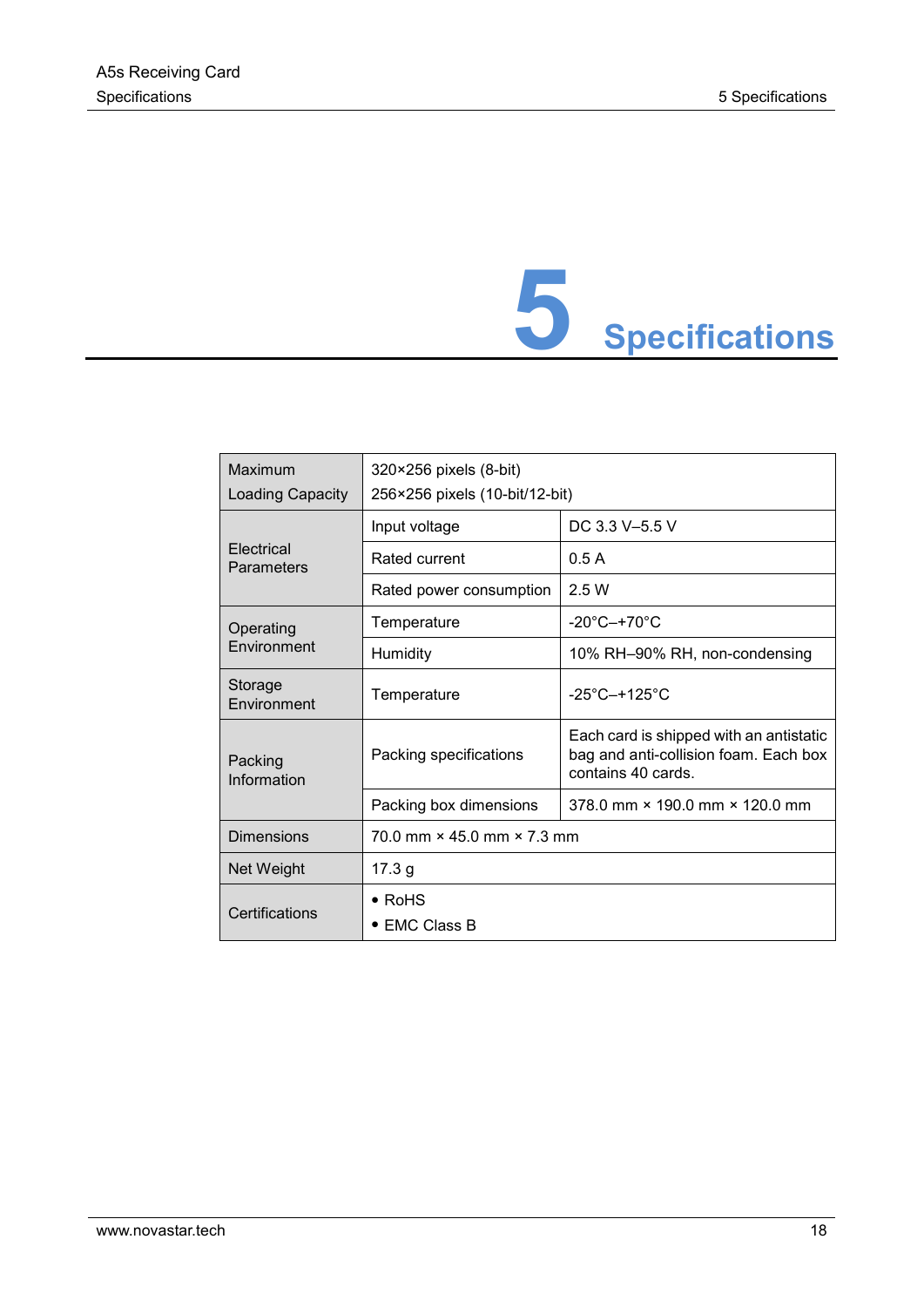## **A Acronyms and Abbreviations**

| Е           |                                      |
|-------------|--------------------------------------|
| <b>EMC</b>  | <b>Electromagnetic Compatibility</b> |
| F           |                                      |
| <b>FPGA</b> | Field-Programmable Gate Array        |
| L           |                                      |
| <b>LED</b>  | <b>Light Emitting Diode</b>          |
| Μ           |                                      |
| <b>MCU</b>  | <b>Microcontroller Unit</b>          |
| R           |                                      |
| <b>RCFG</b> | <b>Receiving Card Configuration</b>  |